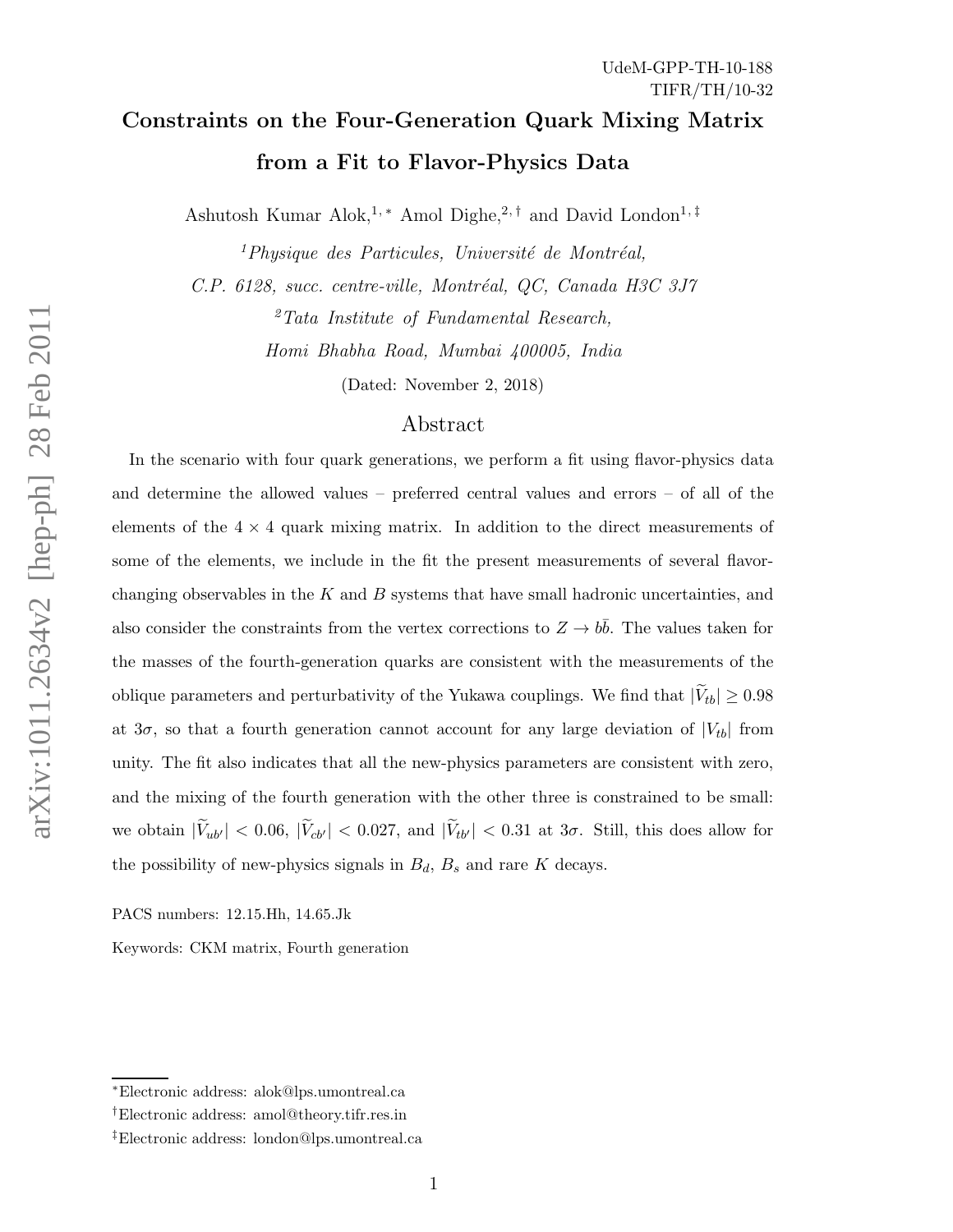### I. INTRODUCTION

There is no unequivocal theoretical argument which restricts the number of quark generations to three as in the standard model (SM). An additional fourth generation (SM4) is one of the simplest extensions of the SM, and retains all of its essential features: it obeys all the SM symmetries and does not introduce any new ones. At the same time, it can give rise to many new effects, some of which may be observable even at the current experiments [1]. Even though the fourth-generation quarks may be too heavy to have been produced at the pre-LHC colliders, they may still affect low-energy measurements through their mixing with the lighter quarks. The up-type quark t' would contribute to  $b \to s$  and  $b \to d$  transitions at the 1-loop level, while the down-type quark b' would contribute similarly to  $c \to u$  and  $t \to c$ .

The addition of a fourth generation to the SM leads to a  $4 \times 4$  quark mixing matrix CKM4, which is an extension of the Cabibbo-Kobayashi-Maskawa (CKM) quark mixing matrix in the SM. The parametrization of this unitary matrix requires six real parameters and three phases. The additional phases can lead to increased CP violation, and can provide a natural explanation for the deviations from the SM predictions seen in some measurements of CP violation in the B-meson system [2–7]. A heavy fourth generation can play a crucial role in the dynamical generation of the electroweak (EW) symmetry breaking [8]. Also, the large Yukawa couplings of the fourth generation quarks, together with the possible large phases, can help efficient EW baryogenesis [9].

The EW precision measurements of the oblique parameters  $S$  and  $T$  imply strong correlations between the masses of the fourth-generation quarks [10, 11]. The parameter space of fourth-generation masses with minimal contributions to S and T, and in agreement with all experimental constraints, is [11, 12]

$$
m_{t'} \ge 400 \text{ GeV} ,
$$
  

$$
m_{t'} - m_{b'} \simeq \left(1 + \frac{1}{5} \frac{m_H}{115 \text{ GeV}}\right) \times 50 \text{ GeV} ,
$$
 (1)

where  $m_{t}$ ,  $m_{b}$  and  $m_H$  are the masses of t', b', and the Higgs boson H, respectively. On the other hand, the perturbativity of the Yukawa coupling implies that  $m_{t'} \leq \sqrt{2\pi \langle v \rangle} \approx 600$  GeV, where  $\langle v \rangle$  is the vacuum expectation value of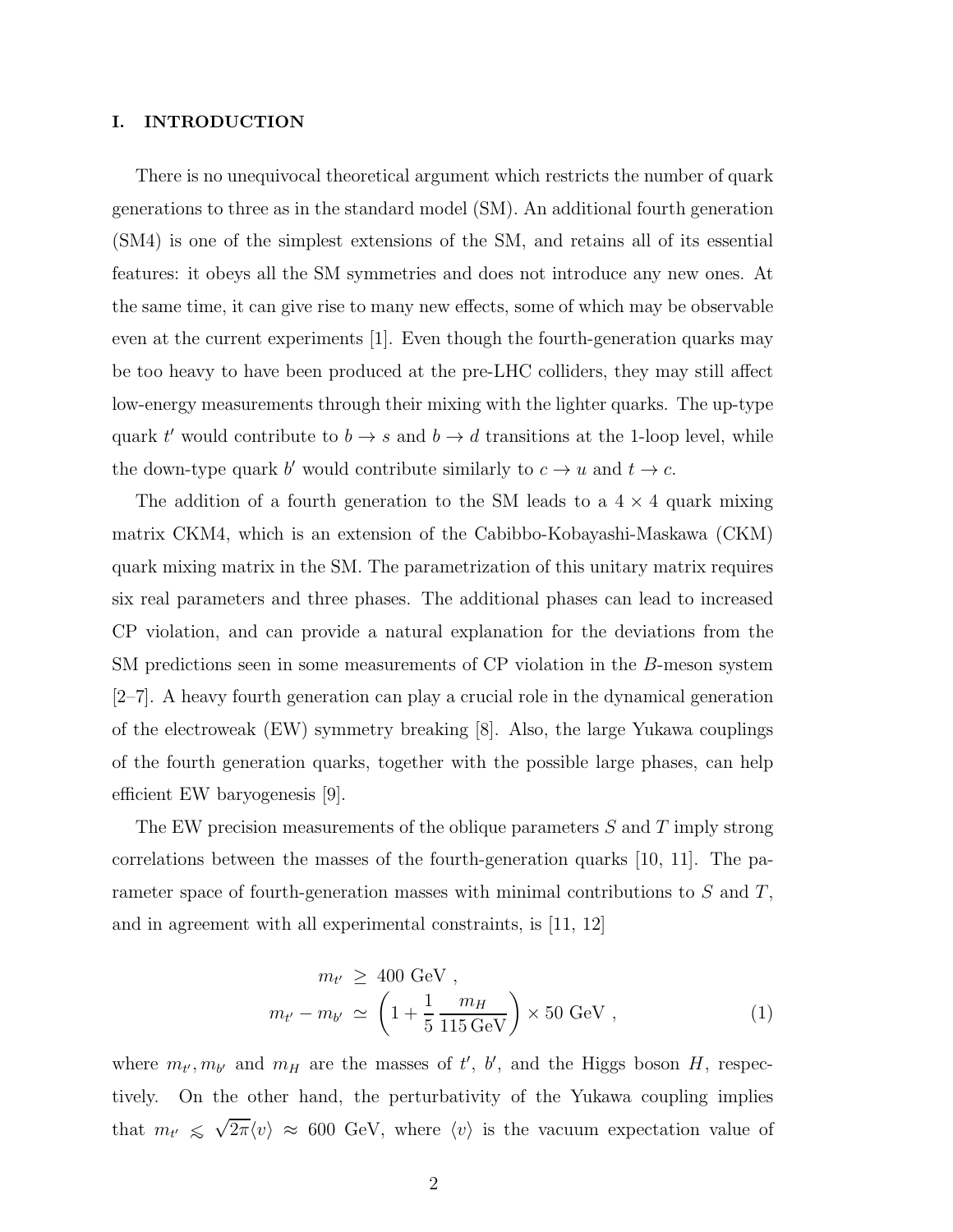the Higgs. Arguments based on the unitarity of partial S-wave scattering amplitudes for color-singlet, elastic, same-helicity  $t'$ - $\bar{t}'$  scattering at tree level restrict  $m_{t'} \leq \sqrt{4\pi/3} \langle v \rangle \approx 500$  GeV [13, 14]. Thus, the fourth-generation quark masses are constrained to a narrow band, which increases the predictivity of the SM4.

The quark-mass bounds above may be somewhat relaxed with the introduction of heavy fourth-generation leptons, which help in partially cancelling out the effect of the fourth generation on the  $S$  and  $T$  parameters. Even in the absence of any quark-lepton cancellation, the EW precision measurements restrict [11, 12]

$$
m_{l'} - m_{\nu'} \simeq (30{\text -}60) \text{ GeV}
$$
,

where  $m_{l'}$  and  $m_{\nu'}$  are the masses of the fourth-generation charged lepton  $l'$  and neutrino  $\nu'$ , respectively. Thus even in the absence of any fine-tuned cancellations, there is a significant allowed range for the masses of the fourth-generation fermions, which is, in fact, not beyond the reach of the LHC. The invisible decay width of the Z boson constrains the mass of the fourth-generation neutrino to be greater than 45 GeV. Though one would need a special mechanism leading to a massive fourth-generation neutrino and three ultralight SM neutrinos, phenomenologically this is perfectly allowed.

In order to make concrete SM4 predictions, the first step is to determine the elements of CKM4. This involves not only fixing the values of the new parameters, but also re-evaluating those of the SM. This is because not all elements of the CKM matrix are measured directly. For example, the bounds on  $|V_{td}|$  and  $|V_{ts}|$  are obtained from decays involving loops, and these are rather weak. And though  $|V_{tb}|$ is measured in the tree-level decay  $t \rightarrow bW$ , its value is not that precise: the direct measurement at the Tevatron from single top production gives  $|V_{tb}| = 0.88 \pm 0.07$ [15–17]. Now,  $|V_{tb}| = 1$  is predicted in the SM to an accuracy of  $10^{-3}$ . Although the Tevatron value is consistent with the SM prediction, it can also be as small as 0.67 at  $3\sigma$ . Thus, the values of the elements  $V_{tq}$   $(q = d, s, b)$  are not obtained through measurements. Rather, they are mainly determined using the unitarity of the  $3 \times 3$ CKM matrix [18]. However, the assumption of the unitarity of the  $3 \times 3$  matrix is clearly invalid in the four-generation scenario, and relaxing it allows a much larger range of values for the elements  $|V_{tq}|$ . For example, a large deviation of  $|V_{tb}|$  from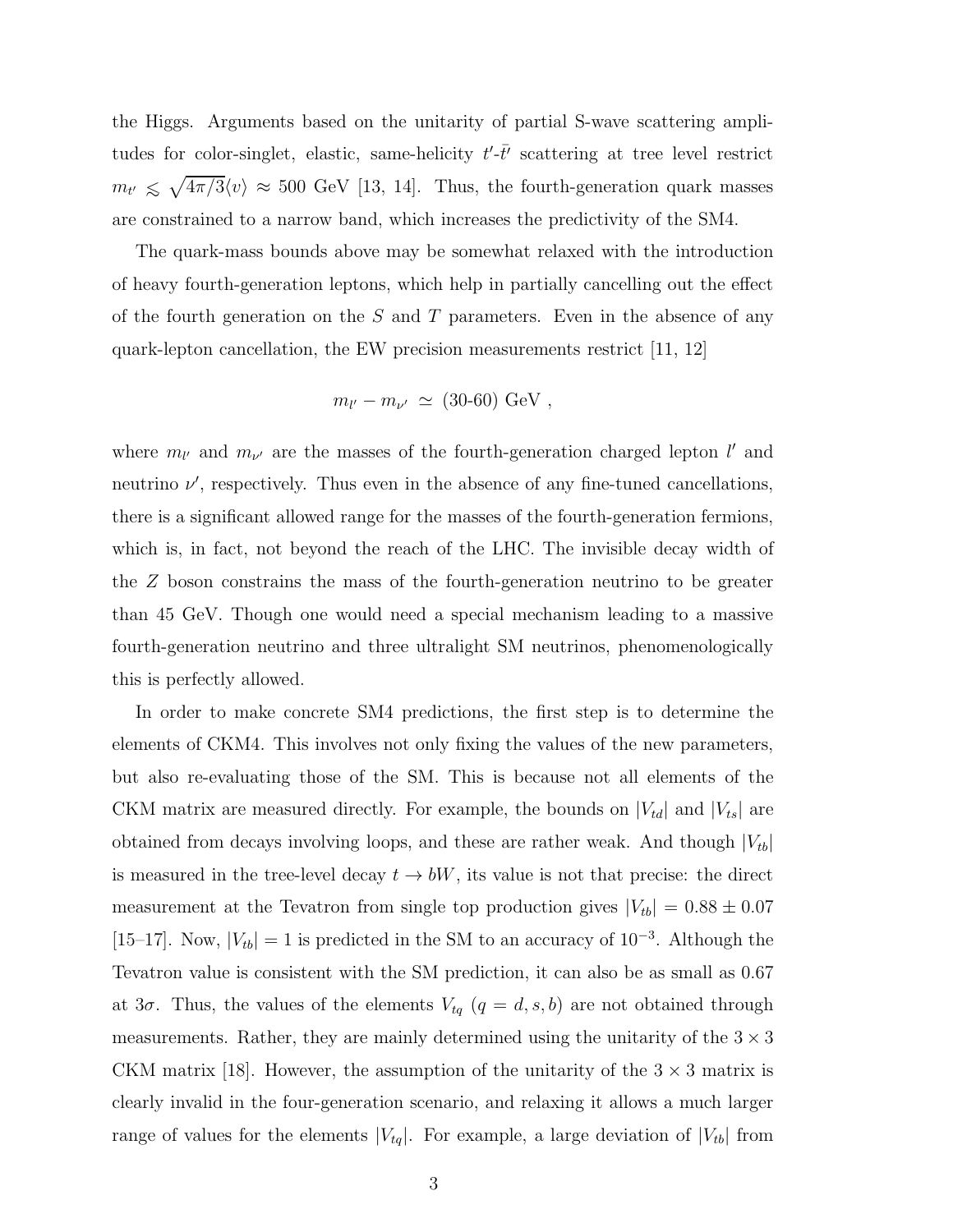unity is claimed to be possible in the SM4 [19–23].

We parametrize the CKM4 with 9 parameters, and perform a combined fit to these parameters using flavor-physics data. In addition to the direct measurements of the CKM4 matrix elements, the fit includes observables that have small hadronic uncertainties: (i)  $R_{bb}$  and  $A_b$  from  $Z \to b\bar{b}$ , (ii)  $\epsilon_K$  from  $K_L \to \pi\pi$ , (iii) the branching ratio of  $K^+$   $\rightarrow \pi^+ \nu \bar{\nu}$ , (iv) the mass differences in the  $B_d$  and  $B_s$  systems, (v) the time-dependent CP asymmetry in  $B_d \rightarrow J/\psi K_S$ , (vi) the measurement of the angle  $\gamma$  of the unitarity triangle from tree-level decays, (viii) the branching ratios of  $B \to X_s \gamma$  and  $B \to X_c e \bar{\nu}$ , and (ix) the branching ratio of  $B \to X_s \mu^+ \mu^-$  in the high- $q^2$  and low- $q^2$  regions. We do not include the oblique parameters in the fit, but simply take the values of the fourth-generation quark masses to be consistent with the EW precision data.

There have been several analyses of CKM4 in the past (e.g. see Refs. [5–7, 21, 23, 24]). However, they all have a number of deficiencies compared to the present work. They do not perform a fit. Instead, at best, they present scatter plots showing the allowed ranges of the CKM4 matrix elements (or correlations between various observables). Of course, these plots cannot quantify what the errors on the elements are, nor the confidence level of the ranges. This information can be obtained only by performing a true fit. Also, some of them do not include all clean observables which can be affected by the fourth generation.

The paper is organized as follows. In Sec. II, we define the Dighe-Kim parametrization of the CKM4 matrix. In Sec. III, we present the observables which constrain the elements of CKM4, along with their experimental values. The results of the fit are presented in Sec. IV. We conclude in Sec. V with a discussion of the results.

### II. CKM4 MATRIX: DIGHE-KIM PARAMETRIZATION

The CKM matrix in the SM is a  $3 \times 3$  unitary matrix:

$$
V_{\text{CKM3}} = \begin{pmatrix} V_{ud} & V_{us} & V_{ub} \\ V_{cd} & V_{cs} & V_{cb} \\ V_{td} & V_{ts} & V_{tb} \end{pmatrix} . \tag{2}
$$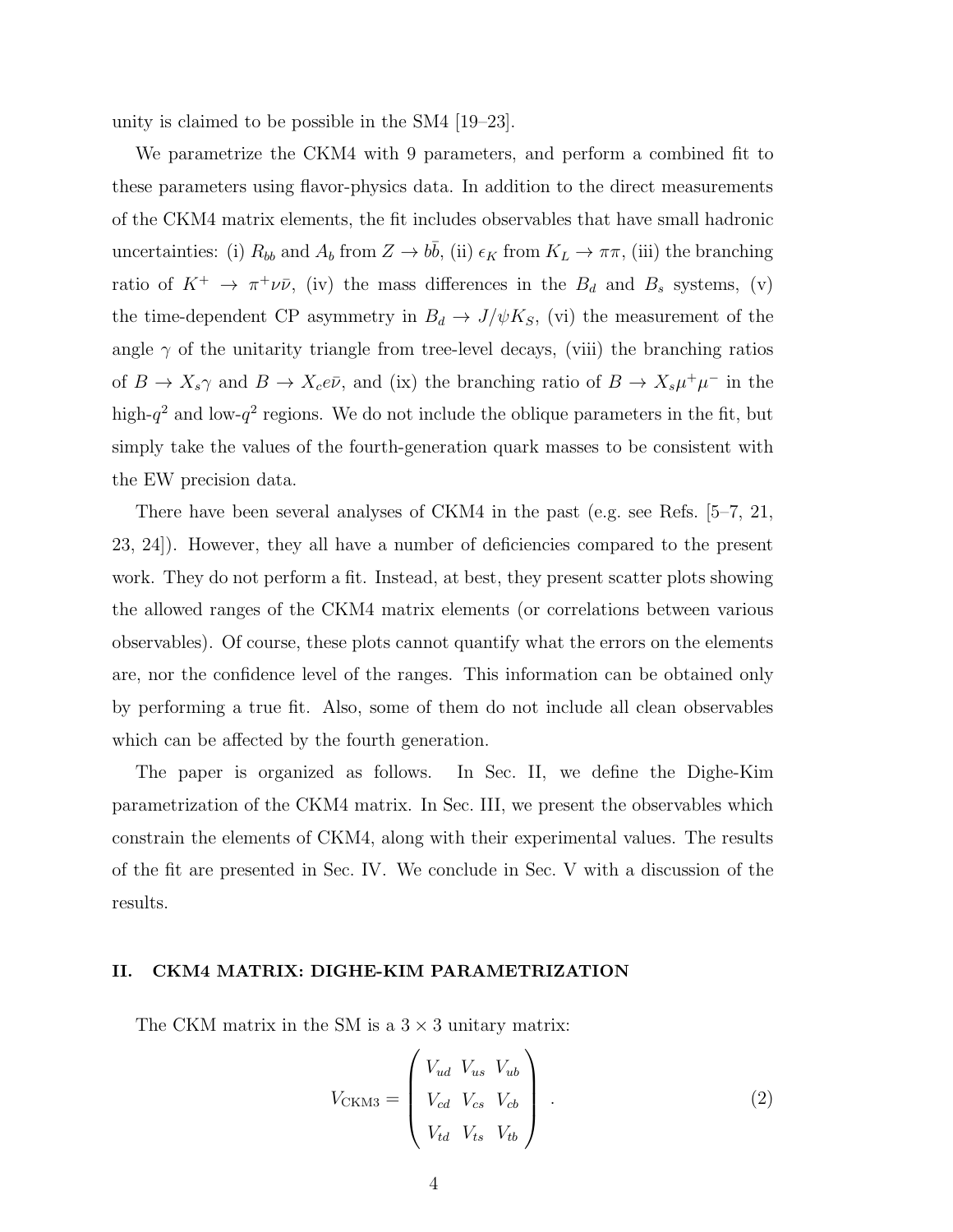In the SM4, the CKM4 matrix is  $4 \times 4$ , and can be written as

$$
V_{\text{CKM4}} = \begin{pmatrix} \widetilde{V}_{ud} & \widetilde{V}_{us} & \widetilde{V}_{ub} & \widetilde{V}_{ub'} \\ \widetilde{V}_{cd} & \widetilde{V}_{cs} & \widetilde{V}_{cb} & \widetilde{V}_{cb'} \\ \widetilde{V}_{td} & \widetilde{V}_{ts} & \widetilde{V}_{tb} & \widetilde{V}_{tb'} \\ \widetilde{V}_{t'd} & \widetilde{V}_{t's} & \widetilde{V}_{t'b} & \widetilde{V}_{t'b'} \end{pmatrix} . \tag{3}
$$

The above matrix can be described, with appropriate choices for the quark phases, in terms of 6 real quantities and 3 phases.

In this paper, we use the Dighe-Kim (DK) parametrization of the CKM4 matrix [25, 26]. This allows us to treat the effects of the fourth generation perturbatively and explore the complete parameter space available. The DK parametrization defines

$$
\widetilde{V}_{us} \equiv \lambda , \qquad \widetilde{V}_{cb} \equiv A\lambda^2 , \qquad \widetilde{V}_{ub} \equiv A\lambda^3 C e^{-i\delta_{ub}} ,
$$
\n
$$
\widetilde{V}_{ub'} \equiv p\lambda^3 e^{-i\delta_{ub'}} , \qquad \widetilde{V}_{cb'} \equiv q\lambda^2 e^{-i\delta_{cb'}} , \qquad \widetilde{V}_{tb'} \equiv r\lambda ,
$$
\n(4)

where  $\lambda$  is the sine of the Cabibbo angle, so that the CKM4 matrix takes the form

$$
V_{\text{CKM4}} = \left(\begin{array}{cccc} \# & \lambda & A\lambda^3 C e^{-i\delta_{ub}} & p\lambda^3 e^{-i\delta_{ub'}}\\ \# & \# & A\lambda^2 & q\lambda^2 e^{-i\delta_{cb'}}\\ \# & \# & \# & r\lambda\\ \# & \# & \# & \# \end{array}\right) \tag{5}
$$

The elements denoted by "#" can be determined uniquely from the unitarity condition  $V_{\text{CKM4}}^{\dagger}V_{\text{CKM4}} = I$ . They can be calculated in the form of an expansion in powers of  $\lambda$  such that each element is accurate up to a multiplicative factor of  $[1 + \mathcal{O}(\lambda^3)]$ .

The matrix elements  $\widetilde{V}_{ud}$ ,  $\widetilde{V}_{cd}$  and  $\widetilde{V}_{cs}$  retain their SM values:

$$
\widetilde{V}_{ud} = 1 - \frac{\lambda^2}{2} + \mathcal{O}(\lambda^4) , \quad \widetilde{V}_{cd} = -\lambda + \mathcal{O}(\lambda^5) , \quad \widetilde{V}_{cs} = 1 - \frac{\lambda^2}{2} + \mathcal{O}(\lambda^4) , \qquad (6)
$$

whereas the values of the matrix elements  $V_{td}$ ,  $V_{ts}$  and  $V_{tb}$  are modified due to the presence of the additional quark generation:

$$
\widetilde{V}_{td} = A\lambda^3 \left( 1 - Ce^{i\delta_{ub}} \right) + r\lambda^4 \left( qe^{i\delta_{cb'}} - pe^{i\delta_{ub'}} \right) \n+ \frac{A}{2} \lambda^5 \left( -r^2 + (C + Cr^2)e^{i\delta_{ub}} \right) + \mathcal{O}(\lambda^6) , \n\widetilde{V}_{ts} = -A\lambda^2 - qr\lambda^3 e^{i\delta_{cb'}} + \frac{A}{2} \lambda^4 \left( 1 + r^2 - 2Ce^{i\delta_{ub}} \right) + \mathcal{O}(\lambda^5) , \n\widetilde{V}_{tb} = 1 - \frac{r^2 \lambda^2}{2} + \mathcal{O}(\lambda^4) .
$$
\n(7)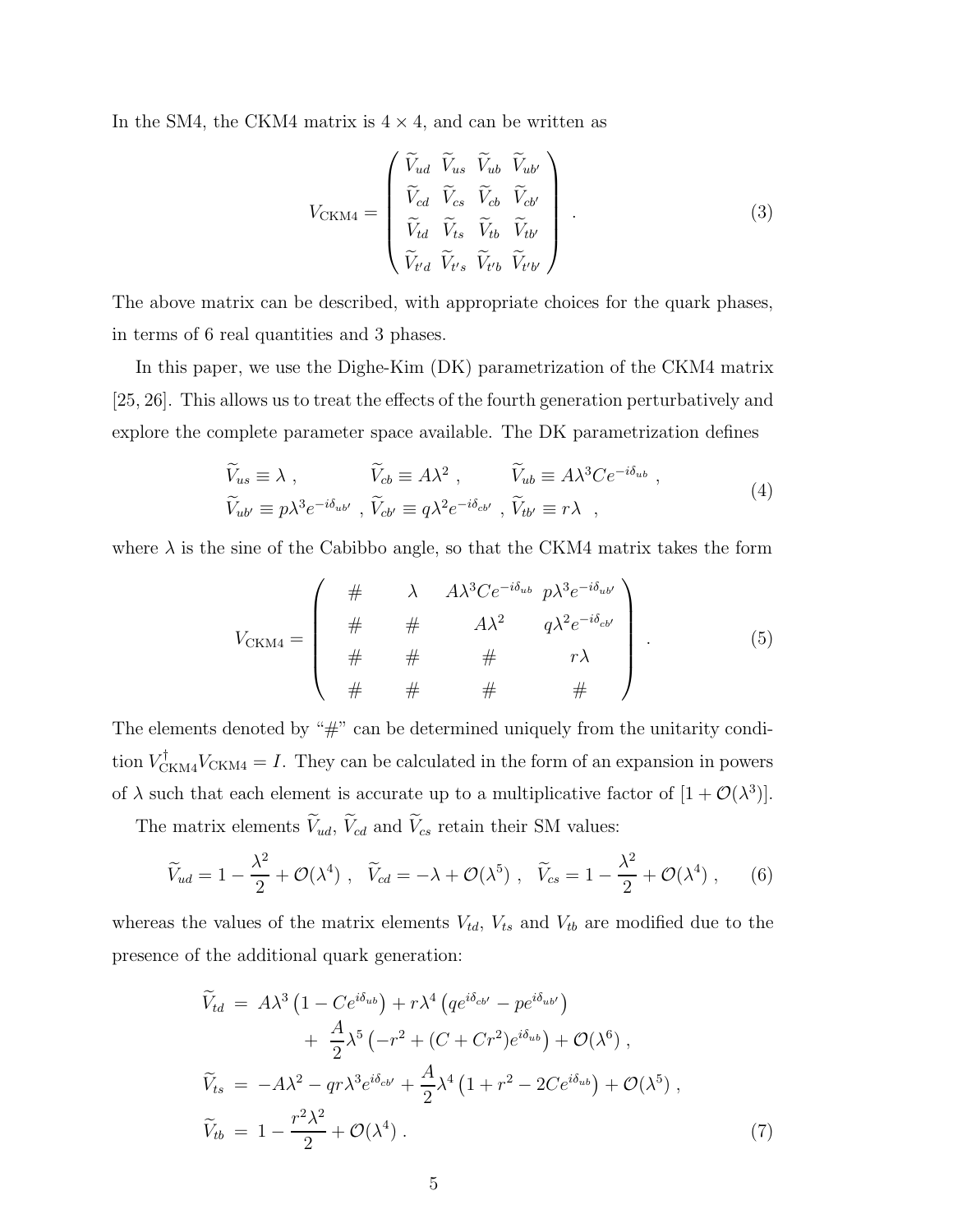In the limit  $p = q = r = 0$ , only the elements present in the  $3 \times 3$  CKM matrix retain nontrivial values, and the above expansion corresponds to the Wolfenstein parametrization [27] with  $C = \sqrt{\rho^2 + \eta^2}$  and  $\delta_{ub} = \tan^{-1}(\eta/\rho)$ .

The remaining new CKM4 matrix elements are:

$$
\widetilde{V}_{t'd} = \lambda^3 \left( q e^{i\delta_{cb'}} - p e^{i\delta_{ub'}} \right) + Ar \lambda^4 \left( 1 + Ce^{i\delta_{ub}} \right) \n+ \frac{\lambda^5}{2} \left( p e^{i\delta_{ub'}} - q r^2 e^{i\delta_{cb'}} + p r^2 e^{i\delta_{ub'}} \right) + \mathcal{O}(\lambda^6) , \n\widetilde{V}_{t's} = q \lambda^2 e^{i\delta_{cb'}} + Ar \lambda^3 \n+ \lambda^4 \left( - p e^{i\delta_{ub'}} + \frac{q}{2} e^{i\delta_{cb'}} + \frac{qr^2}{2} e^{i\delta_{cb'}} \right) + \mathcal{O}(\lambda^5) , \n\widetilde{V}_{t'b} = -r \lambda + \mathcal{O}(\lambda^4) , \n\widetilde{V}_{t'b'} = 1 - \frac{r^2 \lambda^2}{2} + \mathcal{O}(\lambda^4) .
$$
\n(8)

### III. CONSTRAINTS ON THE CKM4 MATRIX ELEMENTS

In order to obtain constraints on the CKM4 matrix elements, we perform a  $\chi^2$ fit for all nine CKM4 parameters using the CERN minimization code MINUIT [28]. The fit is carried out for  $m_{t'} = 400$  GeV and 600 GeV. The b' mass is fixed by the relation  $m_{t'} - m_{b'} = 55 \,\text{GeV}$  [see Eq. (1)]. We include both experimental errors and theoretical uncertainties in the fit. In the following subsections, we discuss the various observables used as constraints, and give their experimental values.

### A. Direct Measurements of the CKM Elements

The values of CKM elements obtained from the measurement of the tree-level weak decays are independent of the number of generations. Hence they apply to the  $3 \times 3$  and  $4 \times 4$  matrices. The elements  $|\widetilde{V}_{ud}|, |\widetilde{V}_{us}|, |\widetilde{V}_{ub}|, |\widetilde{V}_{cd}|, |\widetilde{V}_{cs}|$  and  $|\widetilde{V}_{cb}|$  have all been directly measured. We use the following measurements [18] to constrain the CKM4 parameters:

$$
|\widetilde{V}_{ud}| = (0.97418 \pm 0.00027), \quad |\widetilde{V}_{cd}| = (0.23 \pm 0.011),
$$
  

$$
|\widetilde{V}_{us}| = (0.2255 \pm 0.0019), \quad |\widetilde{V}_{cs}| = (1.04 \pm 0.06),
$$
  

$$
|\widetilde{V}_{ub}| = (3.93 \pm 0.36) \times 10^{-3}, \quad |\widetilde{V}_{cb}| = (41.2 \pm 1.1) \times 10^{-3}.
$$
 (9)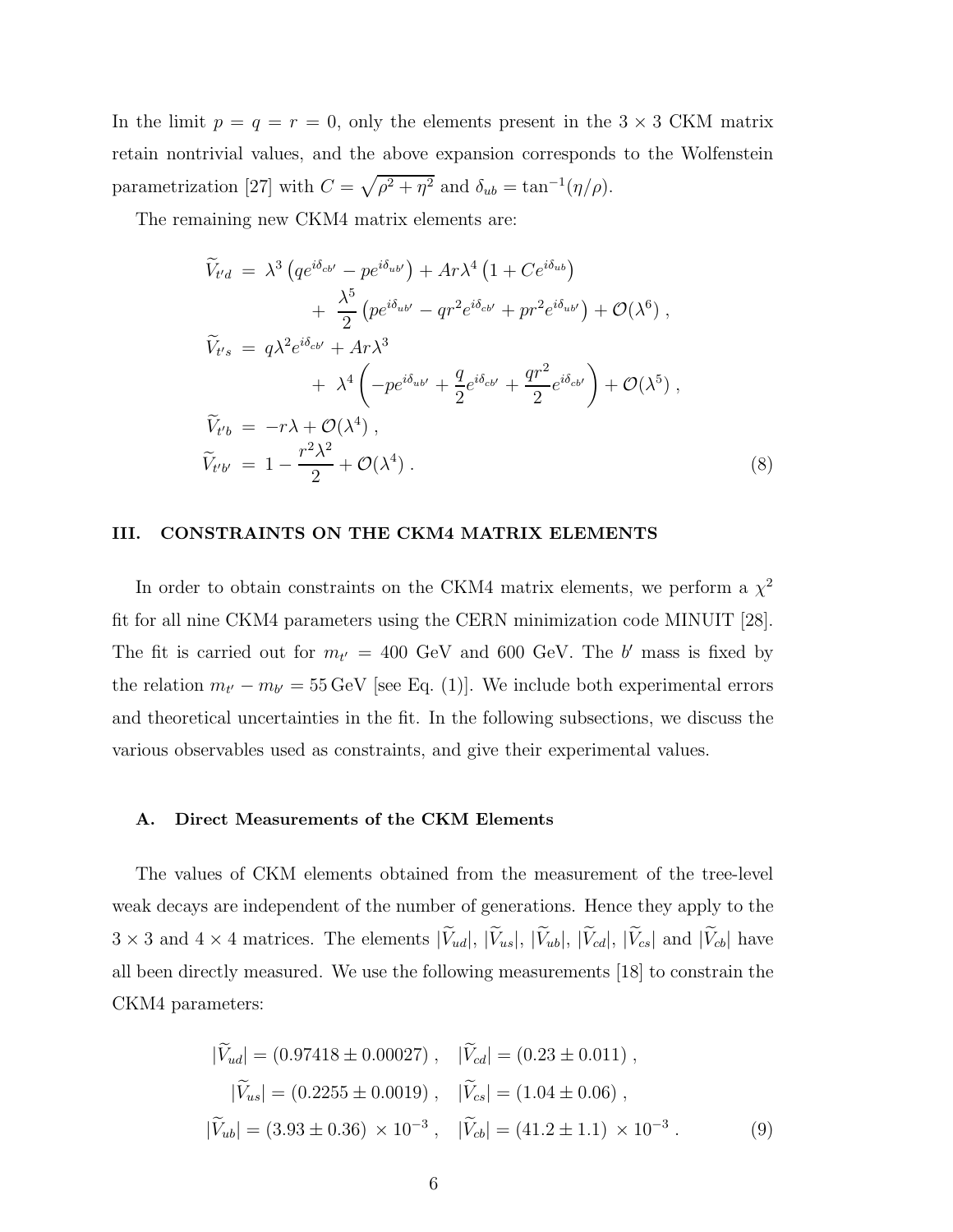#### B. Unitarity of the CKM4 Matrix

Constraints on the CKM4 matrix elements can be obtained by using the unitarity of the CKM4 matrix. Through a variety of independent measurements, the SM  $3 \times 3$ submatrix has been found to be approximately unitary. We therefore expect all the CKM4 matrix elements which involve both the fourth-generation and light quarks to be relatively small.

Using the measurements of  $|V_{ud}|$ ,  $|V_{us}|$  and  $|V_{ub}|$ , the first row of the CKM4 matrix gives

$$
|\widetilde{V}_{ub'}|^2 = 1 - (|\widetilde{V}_{ud}|^2 + |\widetilde{V}_{us}|^2 + |\widetilde{V}_{ub}|^2) = 0.0001 \pm 0.0011 . \qquad (10)
$$

Using the measurements of  $|\widetilde{V}_{cd}|, |\widetilde{V}_{cs}|$  and  $|\widetilde{V}_{cb}|$ , the second row gives

$$
|\widetilde{V}_{cb'}|^2 = 1 - \left(|\widetilde{V}_{cd}|^2 + |\widetilde{V}_{cs}|^2 + |\widetilde{V}_{cb}|^2\right) = -0.136 \pm 0.125 . \tag{11}
$$

Similarly, from the first column of CKM4, we have

$$
|\widetilde{V}_{td}|^2 + |\widetilde{V}_{t'd}|^2 = 1 - (|\widetilde{V}_{ud}|^2 + |\widetilde{V}_{cd}|^2) = -0.002 \pm 0.005 . \tag{12}
$$

Finally, the second column of CKM4 implies

$$
|\widetilde{V}_{ts}|^2 + |\widetilde{V}_{t's}|^2 = 1 - (|\widetilde{V}_{us}|^2 + |\widetilde{V}_{cs}|^2) = -0.134 \pm 0.125 . \tag{13}
$$

# C. Vertex Corrections to  $Z \to b\bar{b}$

Including the QCD and QED corrections, the decay rate for  $Z \to b\bar{b}$  is given by [29]

$$
\Gamma(Z \to q\bar{q}) = \frac{\alpha m_Z}{16 \sin^2 \theta_W \cos^2 \theta_W} \left( |a_q|^2 + |v_q|^2 \right) \left( 1 + \delta_q^{(0)} \right)
$$
  
 
$$
\times \left( 1 + \delta_{QED}^q \right) \left( 1 + \delta_{QCD}^q \right) \left( 1 + \delta_\mu^q \right) \left( 1 + \delta_{tQCD}^q \right) \left( 1 + \delta_b \right) . \tag{14}
$$

Here  $a_q = 2I_3^q$  and  $v_q = \left(2I_3^q - 4|Q_q|\sin^2\theta_W\right)$  are the axial and vector coupling constants, respectively.

The  $\delta$  terms are corrections due to various higher-order loops:

•  $\delta_q^{(0)}$  contains small electroweak corrections not absorbed in sin<sup>2</sup>  $\theta_W$ . Their effect is at most at the 0.5% level.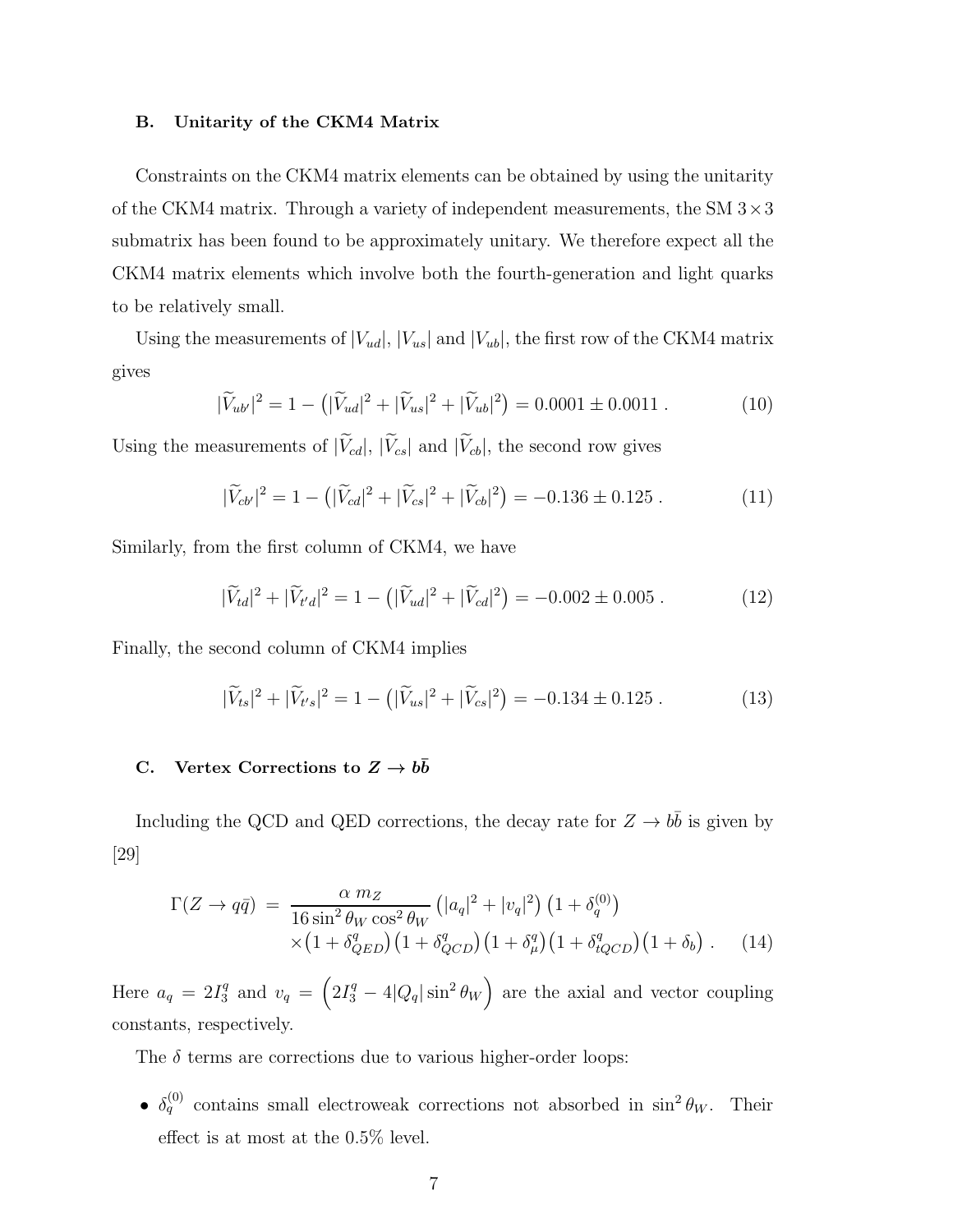- $\bullet$   $\delta^q_{QED}$  represents small final-state QED corrections that depend on the charge of final fermion. It is very small: 0.2% for the charged leptons, 0.8% for the u-type quarks and  $0.02\%$  for the d-type quarks [29].
- $\bullet$   $\delta_{QCD}$  includes the QCD corrections common to all quarks; it is given by [29]

$$
\delta_{QCD} = \frac{\alpha_s}{\pi} + 1.41 \left(\frac{\alpha_s}{\pi}\right)^2,\tag{15}
$$

where  $\alpha_s$  is the QCD coupling constant taken at the  $m_Z$  scale:  $\alpha_s = \alpha_s(m_Z^2)$  = 0.12.

- $\bullet$   $\delta_\mu^q$  contains the kinematical effects of the external fermion masses, including some mass-dependent QCD radiative corrections. It is only important for the b quark (0.5%), and to a lesser extent for the  $\tau$  lepton (0.2%) and the c quark  $(0.05\%)$  [29, 30].
- The correction  $\delta_{tQCD}^q$  consists of QCD contributions to the axial part of the decay and originates from doublets with large mass splitting [29, 31]. In the presence of the fourth generation, it is given by [32]

$$
\delta_{tQCD}^q = -\frac{a_q}{v_q^2 + a_q^2} \left(\frac{\alpha_s}{\pi}\right)^2 \left[ a_t f(\mu_t) + a_{t'} f(\mu_{t'}) + a_{b'} f(\mu_{b'}) \right], \qquad (16)
$$

where

$$
f(\mu_f) \approx \log\left(\frac{4}{\mu_f^2}\right) - 3.083 + \frac{0.346}{\mu_f^2} + \frac{0.211}{\mu_f^4} \,,\tag{17}
$$

with  $\mu_f^2 = 4m_f^2/m_Z^2$ .

•  $\delta_b$  is non-zero only for  $q = b$  and is due to the  $Zb\bar{b}$  vertex loop corrections. In the presence of the fourth generation, it is given by [32]

$$
\delta_b \approx 10^{-2} \left[ \left( -\frac{m_t^2}{2m_Z^2} + 0.2 \right) |\widetilde{V}_{tb}|^2 + \left( -\frac{m_{t'}^2}{2m_Z^2} + 0.2 \right) |\widetilde{V}_{t'b}|^2 \right] \,. \tag{18}
$$

In order to isolate the large mass dependences appearing in the  $Zb\bar{b}$  vertex  $\delta_b$ , one takes the following ratio [29]:

$$
R_{bb} = \left(1 + \frac{2}{R_s} + \frac{1}{R_c} + \frac{1}{R_u}\right)^{-1},\tag{19}
$$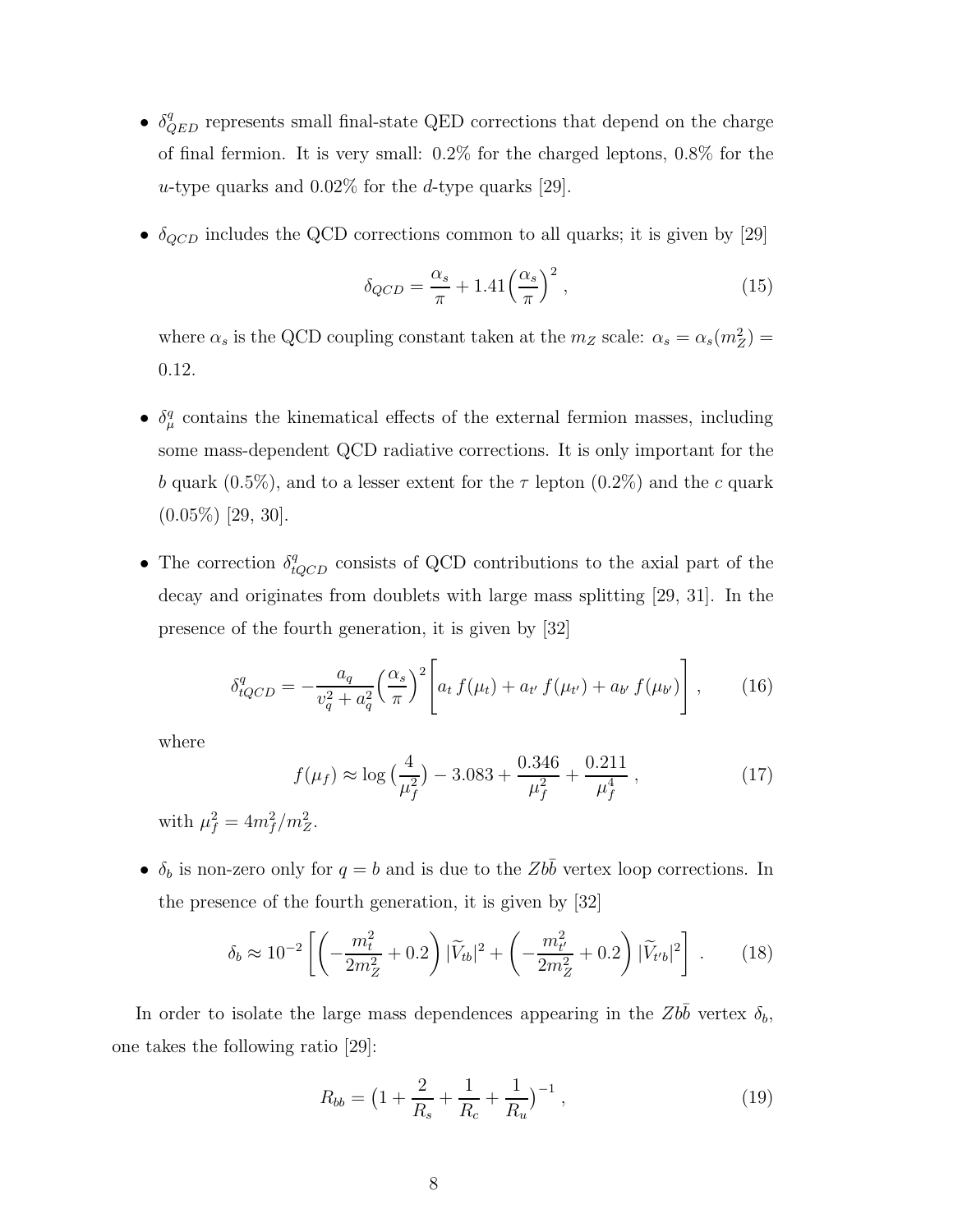where

$$
R_s \equiv \frac{\Gamma(Z \to b\bar{b})}{\Gamma(Z \to s\bar{s})} \approx 0.9949(1 + \delta_b) ,
$$
  
\n
$$
R_c \equiv \frac{\Gamma(Z \to b\bar{b})}{\Gamma(Z \to c\bar{c})} \approx 0.9960 \frac{(1 + v_b^2)(1 + \delta_{tQCD}^b)}{(1 + v_c^2)(1 + \delta_{tQCD}^c)} (1 + \delta_b) .
$$
  
\n
$$
R_u \equiv \frac{\Gamma(Z \to b\bar{b})}{\Gamma(Z \to u\bar{u})} \approx 0.9955 \frac{(1 + v_b^2)(1 + \delta_{tQCD}^b)}{(1 + v_c^2)(1 + \delta_{tQCD}^c)} (1 + \delta_b) .
$$
 (20)

Using Eqs. (16)-(20), we get (for  $m_{t'} = 400{\text -}600 \text{ GeV}$ )

$$
R_{bb} = \left[1 + \frac{3.584}{(1 + \delta_b)}\right]^{-1}.
$$
 (21)

The data give [33]

$$
R_{bb} = 0.216 \pm 0.001 , \qquad (22)
$$

which, through Eq. (18), determines a linear combination of  $|\tilde{V}_{tb}|^2$  and  $|\tilde{V}_{t'b}|^2$ . This constrains the combination  $r\lambda$  of the CKM4 parameters.

We also consider constraints from the forward-backward (FB) asymmetry in  $Z \rightarrow$  $b\bar{b}$ . The  $Z \rightarrow b\bar{b}$  interaction Lagrangian is

$$
\mathcal{L} = \frac{g}{\cos \theta_W} \bar{b} \gamma^\mu \Big( g_{bL} P_L + g_{bR} P_R \Big) b Z_\mu \,, \tag{23}
$$

where  $P_{L(R)}$  are the chirality projection operators, and

$$
g_{bL} = -\frac{1}{2} + \frac{1}{3}\sin^2\theta_W + \delta g_{bL}^t + \delta g_{bL}^{t'},
$$
\n(24)

$$
g_{bR} = \frac{1}{3}\sin^2\theta_W + \delta g_{bR}^t + \delta g_{bR}^{t'}.
$$
 (25)

Here the  $\delta$ 's represent the radiative corrections due to the t and t' quarks. The FB asymmetry in  $Z \to b\bar{b}$  allows us to determine the asymmetry parameter<sup>1</sup>

$$
A_b = \frac{g_{bL}^2 - g_{bR}^2}{g_{bL}^2 + g_{bR}^2} \,. \tag{26}
$$

<sup>&</sup>lt;sup>1</sup> The measured FB asymmetry  $A_{FB}^{0,b}$  is related to the asymmetry parameter  $A_b$  via  $A_{FB}^{0,b} \approx$  $(3/4)A_eA_b$ , where  $A_e$  is the corresponding asymmetry parameter for the electron [34]. We only consider the parameter  $A_b$  since  $A_e$ , and hence  $A_{FB}^{0,b}$  itself, would involve contribution from the fourth generation lepton sector, while we would like to restrict ourselves to the quark sector in this paper.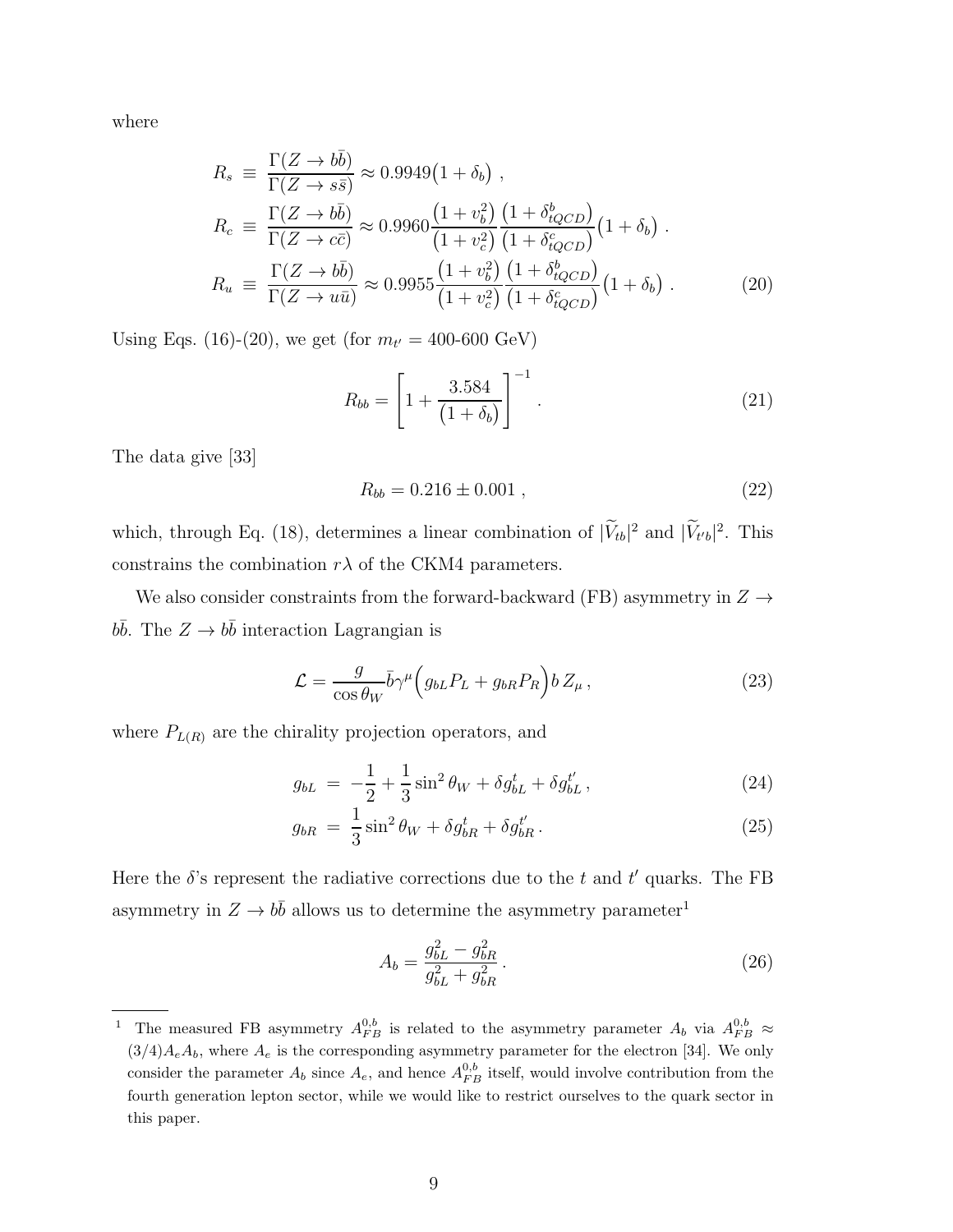Within both the SM and SM4, only the  $g_{bL}$  terms receive corrections proportional to  $m_{t,t'}^2$  at the loop level. We have [22, 35–38]

$$
\delta g_{bL}^t = \frac{\alpha}{16\pi \sin^2 \theta_W \cos^2 \theta_W} \frac{m_t^2}{m_Z^2} |\widetilde{V}_{tb}|^2, \qquad (27)
$$

$$
\delta g_{bL}^{t'} = \frac{\alpha}{16\pi \sin^2 \theta_W \cos^2 \theta_W} \frac{m_{t'}^2}{m_Z^2} |\widetilde{V}_{t'b}|^2, \qquad (28)
$$

$$
g_{bR}^t = 0, \tag{29}
$$

$$
g_{bR}^{t'} = 0. \t\t(30)
$$

The data give [33]

$$
A_b = 0.923 \pm 0.020 , \t\t(31)
$$

which, through Eq. (26), constrains the combination  $r\lambda$  of the CKM4 parameters.

### D. The  $K$  system

Here we present observables in various  $K$  decays with the addition of a fourth generation.

### 1. Indirect CP violation in  $K_L \to \pi\pi$

Indirect CP violation in  $K_L \to \pi \pi$  is described by the parameter  $\epsilon_K$ , given by [6, 39]

$$
\epsilon_K = \frac{k_{\epsilon} e^{i\phi_{\epsilon}}}{\sqrt{2}(\Delta M_K)_{\text{exp}}} \text{Im}(M_{12}^K) \,. \tag{32}
$$

 $(\Delta M_K)_{\rm exp}$  is the  $K_L$ - $K_S$  mass difference. The parameters  $\phi_{\epsilon} = (43.51 \pm 0.05)^{\circ}$  and  $\kappa_{\epsilon} = 0.92 \pm 0.02$  [39] include an additional effect from  $\text{Im}(A_0)$ , where  $A_0 \equiv A(K \rightarrow$  $(\pi \pi)_{I=0}$ ).  $M_{12}^K$  is the off-diagonal element in the dispersive part of the amplitude for  $K^0$ - $\bar{K^0}$  mixing:

$$
\left(M_{12}^K\right)^* = \frac{\langle \bar{K^0} | \mathcal{H}_{eff}^{\Delta S=2} | K^0 \rangle}{2m_K} \ . \tag{33}
$$

The calculation of  $M_{12}^K$  in the SM4 gives [40]

$$
M_{12}^K = \left(\frac{G_F^2 M_W^2}{12\pi^2}\right) m_K \hat{B}_K f_K^2 \left[\eta_c (\tilde{V}_{cd}^* \tilde{V}_{cs})^2 S(x_c) + 2\eta_{ct} (\tilde{V}_{cd}^* \tilde{V}_{cs}) (\tilde{V}_{td}^* \tilde{V}_{ts}) S(x_c, x_t) + \eta_t (\tilde{V}_{td}^* \tilde{V}_{ts})^2 S(x_t) + 2\eta_{ct'} (\tilde{V}_{cd}^* \tilde{V}_{cs}) (\tilde{V}_{t'd}^* \tilde{V}_{t's}) S(x_c, x_{t'}) + 2\eta_{tt'} (\tilde{V}_{td}^* \tilde{V}_{ts}) (\tilde{V}_{t'd}^* \tilde{V}_{t's}) S(x_t, x_{t'}) + \eta_{t'} (\tilde{V}_{t'd}^* \tilde{V}_{t's})^2 S(x_{t'})\right].
$$
\n(34)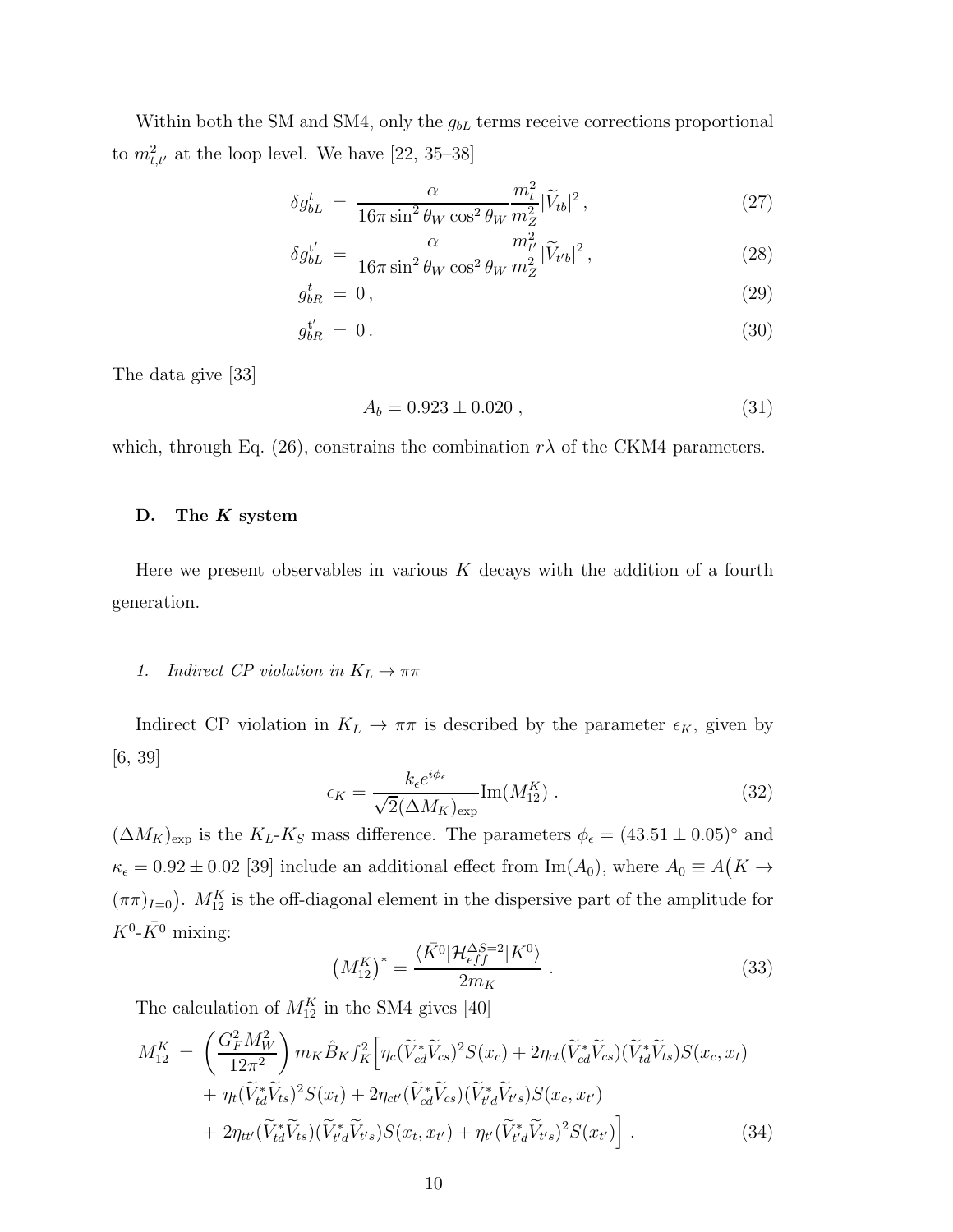For the decay constant and bag parameter we take  $f_K = (155.8 \pm 1.7)$  MeV [41],  $B_K = 0.725 \pm 0.026$  [41]. The Inami-Lim functions  $S(x)$  and  $S(x, y)$  are [42]

$$
S(x) = \frac{4x - 11x^2 + x^3}{4(1 - x)^2} - \frac{3}{2} \frac{x^3 \ln x}{(1 - x)^3},
$$
  
\n
$$
S(x, y) = xy \left\{ \frac{\ln y}{y - x} \left[ \frac{1}{4} + \frac{3}{2} \frac{1}{1 - y} - \frac{3}{4} \frac{1}{(1 - y)^2} \right] - \frac{\ln x}{y - x} \left[ \frac{1}{4} + \frac{3}{2} \frac{1}{1 - x} - \frac{3}{4} \frac{1}{(1 - x)^2} \right] - \frac{3}{4} \frac{1}{(1 - x)(1 - y)} \right\}, \quad (35)
$$

where  $x = m_q^2/M_W^2$  for all quarks q.

The predictions for the short-distance QCD factors are:  $\eta_c = (1.51 \pm 0.24)$  [43],  $\eta_{ct} = 0.47 \pm 0.04$  [44, 45],  $\eta_t = 0.58$  [46]. The values for  $\eta_{ct}$  and  $\eta_c$  have a sizeable uncertainty as they are sensitive to the light scale  $\sim m_c$  where  $\alpha_s$  is large. The QCD correction factor  $\eta_{t'}$  is given by [47]

$$
\eta_{t'} = \left(\alpha_s(m_t)\right)^{6/23} \left(\frac{\alpha_s(m_{b'})}{\alpha_s(m_t)}\right)^{6/21} \left(\frac{\alpha_s(m_{t'})}{\alpha_s(m_{b'})}\right)^{6/19}.
$$
\n(36)

 $\alpha_s(\mu)$  is the running coupling constant at the scale  $\mu$  at NLO [48]. Here we assume  $\eta_{tt'} = \eta_{t'}$  and  $\eta_{ct'} = \eta_{ct}$ .

Using Eqs.  $(32)$  and  $(34)$ , we get

$$
\epsilon_K = \frac{G_F^2 M_W^2 f_K^2 m_K \hat{B}_K k_\epsilon e^{i\phi_\epsilon}}{12\sqrt{2}\pi^2 (\Delta M_K)_{\text{exp}}} \text{Im} \Big[ \eta_c (\tilde{V}_{cd}^* \tilde{V}_{cs})^2 S(x_c) + 2\eta_{ct} (\tilde{V}_{cd}^* \tilde{V}_{cs}) (\tilde{V}_{td}^* \tilde{V}_{ts}) S(x_c, x_t) + \eta_t (\tilde{V}_{td}^* \tilde{V}_{ts})^2 S(x_t) + 2\eta_{ct'} (\tilde{V}_{cd}^* \tilde{V}_{cs}) (\tilde{V}_{t'd}^* \tilde{V}_{t's}) S(x_c, x_{t'}) + 2\eta_{tt'} (\tilde{V}_{td}^* \tilde{V}_{ts}) (\tilde{V}_{t'd}^* \tilde{V}_{t's}) S(x_t, x_{t'}) + \eta_{t'} (\tilde{V}_{t'd}^* \tilde{V}_{t's})^2 S(x_{t'}) \Big].
$$
\n(37)

The measured value is  $|\epsilon_K| = (2.32 \pm 0.007) \times 10^{-3}$  [18]. This which mainly puts constraints on the combinations  $\tilde{V}_{td}^* \tilde{V}_{ts}$  and  $\tilde{V}_{t'd}^* \tilde{V}_{t's}$ , which, to leading order in  $\lambda$ , depend on  $A^2[1 - Ce^{i\delta_{ub}}]$  and  $q^2[1 - (p/q)e^{i(\delta_{cb'} - \delta_{ub'})}]$ , respectively.

2.  $K^+ \to \pi^+ \nu \bar{\nu}$ 

The flavor-changing neutral-current (FCNC) quark-level transition  $\bar{s} \to \bar{d}\nu\bar{\nu}$  is responsible for the decay  $K^+ \to \pi^+ \nu \bar{\nu}$ . Unlike other K decays,  $K^+ \to \pi^+ \nu \bar{\nu}$  is dominated by the short-distance (SD) interactions. The long-distance (LD) contribution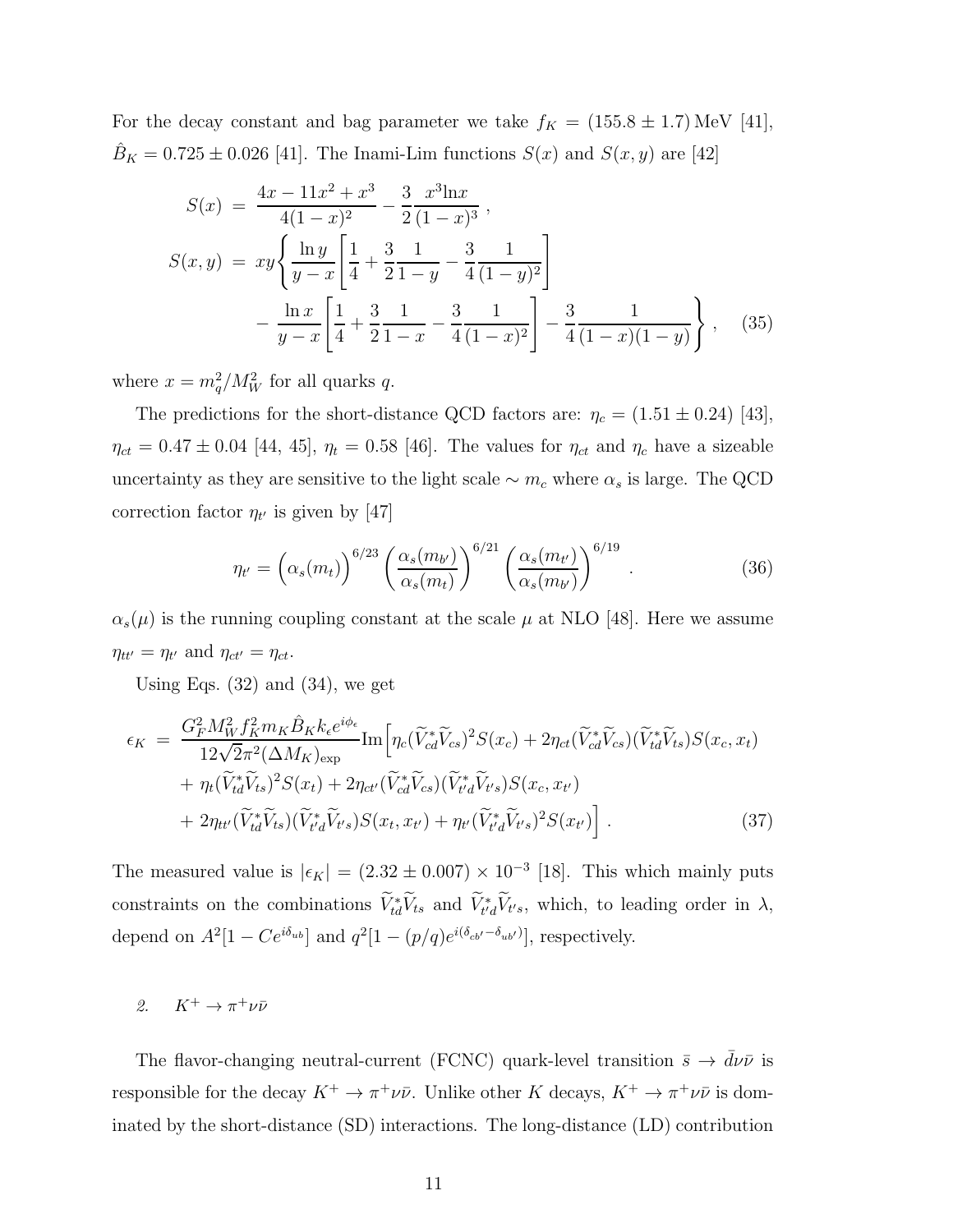to  $Br(K^+ \to \pi^+ \nu \bar{\nu})$  is about three orders of magnitude smaller than that of the SD [49, 50]. As the decay  $K^+ \to \pi^+ \nu \bar{\nu}$  occurs via loops containing virtual heavy particles, it is sensitive to the fourth-generation quark  $t'$ .

The effective Hamiltonian for the decay  $K^+ \to \pi^+ \nu \bar{\nu}$  in the SM4 can be written as

$$
\mathcal{H}_{eff} = \frac{G_F}{\sqrt{2}} \frac{\alpha}{2\pi s_W^2} \sum_{l=e,\mu,\tau} \left[ \widetilde{V}_{cs}^* \widetilde{V}_{cd} X_{NL}^l + \widetilde{V}_{ts}^* \widetilde{V}_{td} X(x_t) \right. \\ \left. + \widetilde{V}_{t's}^* \widetilde{V}_{t'd} X(x_{t'}) \right] (\bar{s}d)_{V-A} (\bar{\nu}_l \nu_l)_{V-A} \,. \tag{38}
$$

The function  $X(x)$   $(x \equiv m_{t,t'}^2/M_W^2)$ , relevant for the t and t' pieces, is given by

$$
X(x) = \eta_X X_0(x) , \qquad (39)
$$

where

$$
X_0(x) = \frac{x}{8} \left[ -\frac{2+x}{1-x} + \frac{3x-6}{(1-x)^2} \ln x \right] \,. \tag{40}
$$

Above,  $\eta_X$  is the NLO QCD correction; its value is estimated to be 0.994 [40]. The function corresponding to  $X(x)$  in the charm sector is  $X_{NL}^l$ :

$$
X_{NL}^l = C_{NL} - 4B_{NL}^{(1/2)} \,, \tag{41}
$$

where  $C_{NL}$  and  $B_{NL}^{(1/2)}$  correspond to the electroweak-penguin and box contributions, respectively. The explicit forms of  $C_{NL}$  and  $B_{NL}^{(1/2)}$  are given in Refs. [48, 51].

The branching ratio of  $K^+ \to \pi^+ \nu \bar{\nu}$  in the SM4 is given by

$$
Br(K^{+} \to \pi^{+} \nu \bar{\nu}) = \kappa_{+} \Big[ \left( \frac{\operatorname{Im}(\widetilde{V}_{ts}^{*} \widetilde{V}_{td})}{\lambda^{5}} X(x_{t}) + \frac{\operatorname{Im}(\widetilde{V}_{t's}^{*} \widetilde{V}_{t'd})}{\lambda^{5}} X(x_{t'}) \right)^{2} + \left( \frac{\operatorname{Re}(\widetilde{V}_{cs}^{*} \widetilde{V}_{cd})}{\lambda} P_{0}(X) + \frac{\operatorname{Re}(\widetilde{V}_{ts}^{*} \widetilde{V}_{td})}{\lambda^{5}} X(x_{t}) + \frac{\operatorname{Re}(\widetilde{V}_{t's}^{*} \widetilde{V}_{t'd})}{\lambda^{5}} X(x_{t'}) \right)^{2} \Big], \tag{42}
$$

where

$$
\kappa_{+} = r_{K+} \frac{3\alpha^{2} Br(K^{+} \to \pi^{0} e^{+} \nu)}{2\pi^{2} s_{W}^{4}} \lambda^{8} , \quad P_{0}(X) = \frac{1}{\lambda^{4}} \left[ \frac{2}{3} X_{NL}^{e} + \frac{1}{3} X_{NL}^{\tau} \right] . \tag{43}
$$

We see that  $Br(K^+ \to \pi^+ \nu \bar{\nu})$  is related to the experimentally well-known quantity  $Br(K^+ \to \pi^0 e^+ \nu)$ .  $r_{K^+}$  summarizes the isospin-breaking corrections in relating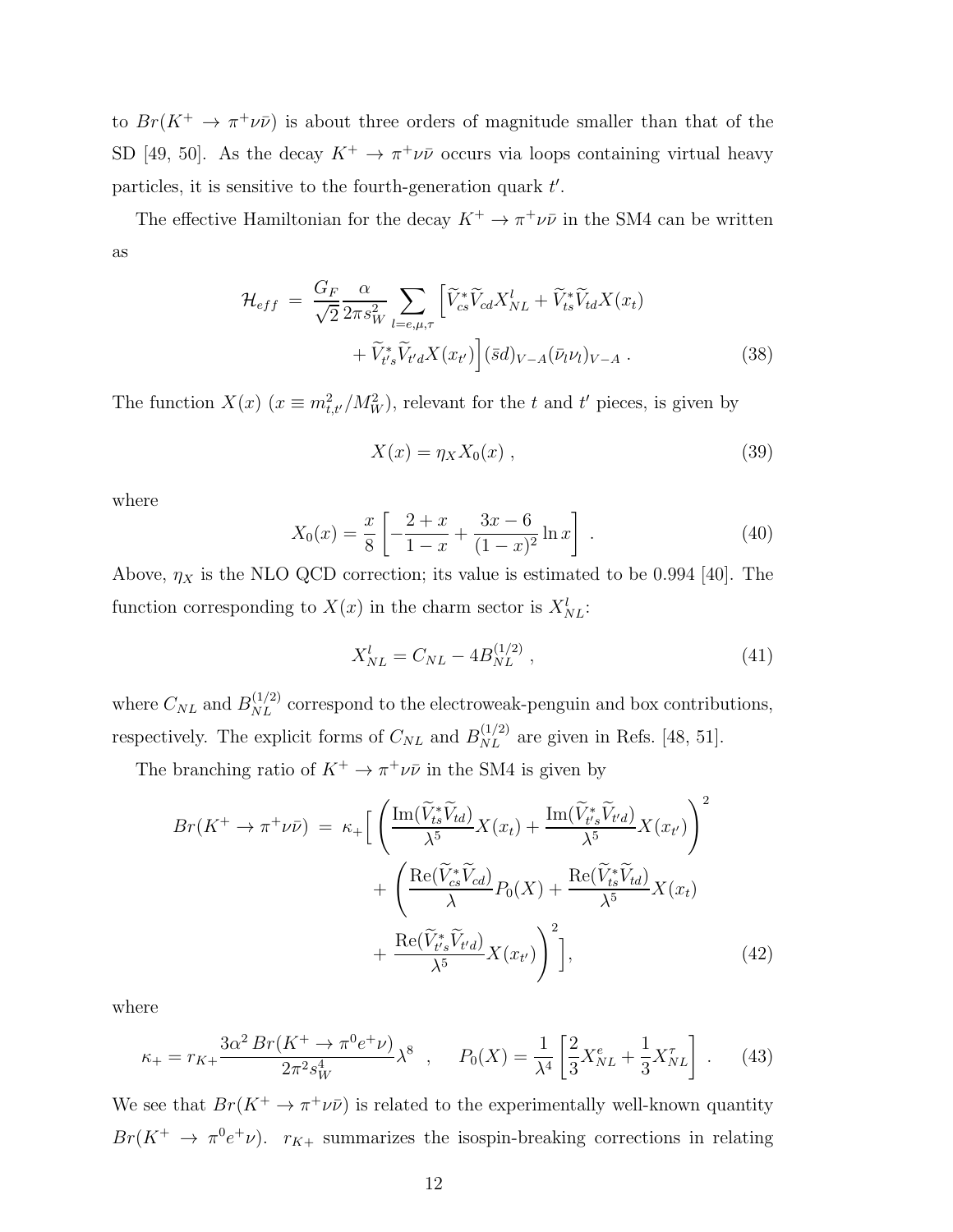$K^+ \to \pi^+ \nu \bar{\nu}$  to  $K^+ \to \pi^0 e^+ \nu$ ; its value is  $r_{K+} = 0.901$ .  $\kappa_+$  is estimated to be  $(5.36 \pm 0.026) \times 10^{-11}$  [52].

The measured value is  $Br(K^+ \to \pi^+ \nu \bar{\nu}) = (1.7 \pm 1.1) \times 10^{-10}$  [18]. This which mainly puts constraints on the combinations  $\tilde{V}_{td}^* \tilde{V}_{ts}$  and  $\tilde{V}_{t'd}^* \tilde{V}_{ts}$ , which, to leading order in  $\lambda$ , depend on  $A^2[1 - Ce^{i\delta_{ub}}]$  and  $q^2[1 - (p/q)e^{i(\delta_{cb'} - \delta_{ub'})}]$ , respectively.

### E. The B system

Here we present various observables in the  $B$  system with the addition of a fourth generation.

# 1.  $B_{d,s}^0$ - $\bar{B}_{d,s}^0$  mixing

Meson-antimeson mixing occurs in the SM through the box diagram, and is thus sensitive to new heavy particles appearing in the loop. Within the three-generation SM, the dominant contribution to  $B_q^0$ - $\bar{B}_q^0$  mixing  $(q = d, s)$  comes from the virtual top quark. The charm and the mixed top-charm contributions are negligibly small, and hence the analysis is simplified considerably. In the SM4, there is an additional contribution due to the virtual  $t'$  in the box diagram.

The mass difference  $\Delta M_q$  is given by  $\Delta M \simeq 2|M_{12}^q|$ , where  $M_{12}^q$  is the virtual part of the box diagrams responsible for the mixing. For  $B_q^0$ - $\bar{B}_q^0$  mixing,  $M_{12}^q$  in the SM4 is given by

$$
M_{12}^{q} = \frac{G_{F}^{2} M_{W}^{2}}{12\pi^{2}} m_{B_{q}} \hat{B}_{bq} f_{B_{q}}^{2} \Big[ \eta_{t} (\widetilde{V}_{tq}^{*} \widetilde{V}_{tb})^{2} S(x_{t}) + \eta_{t'} (\widetilde{V}_{t'q}^{*} \widetilde{V}_{t'b})^{2} S(x_{t'}) + 2\eta_{tt'} (\widetilde{V}_{tq}^{*} \widetilde{V}_{tb}) (\widetilde{V}_{t'q}^{*} \widetilde{V}_{t'b}) S(x_{t}, x_{t'}) \Big],
$$
\n(44)

where  $x_t = m_t^2/m_W^2$ ,  $x_{t'} = m_{t'}^2/M_W^2$ . The Inami-Lim functions  $S(x)$  and  $S(x, y)$ are given in Eq. (35). Here we assume  $\eta_{t'} = \eta_{tt'}$  for simplicity. The numerical values of the structure functions  $S(x_{t'})$ ,  $S(x_t, x_{t'})$  and the QCD correction factor  $\eta_{t'}$  for various t' mass are given in Ref. [5]. In order to reduce the sizeable nonperturbative uncertainties due to the decay constant  $f_{B_q}$  and the bag parameter  $\hat{B}_{bq}$ , we consider the ratio  $\Delta M_s/\Delta M_d$ :

$$
\frac{\Delta M_s}{\Delta M_d} = \frac{m_{B_s}}{m_{B_d}} \xi^2 \times M_R \,, \tag{45}
$$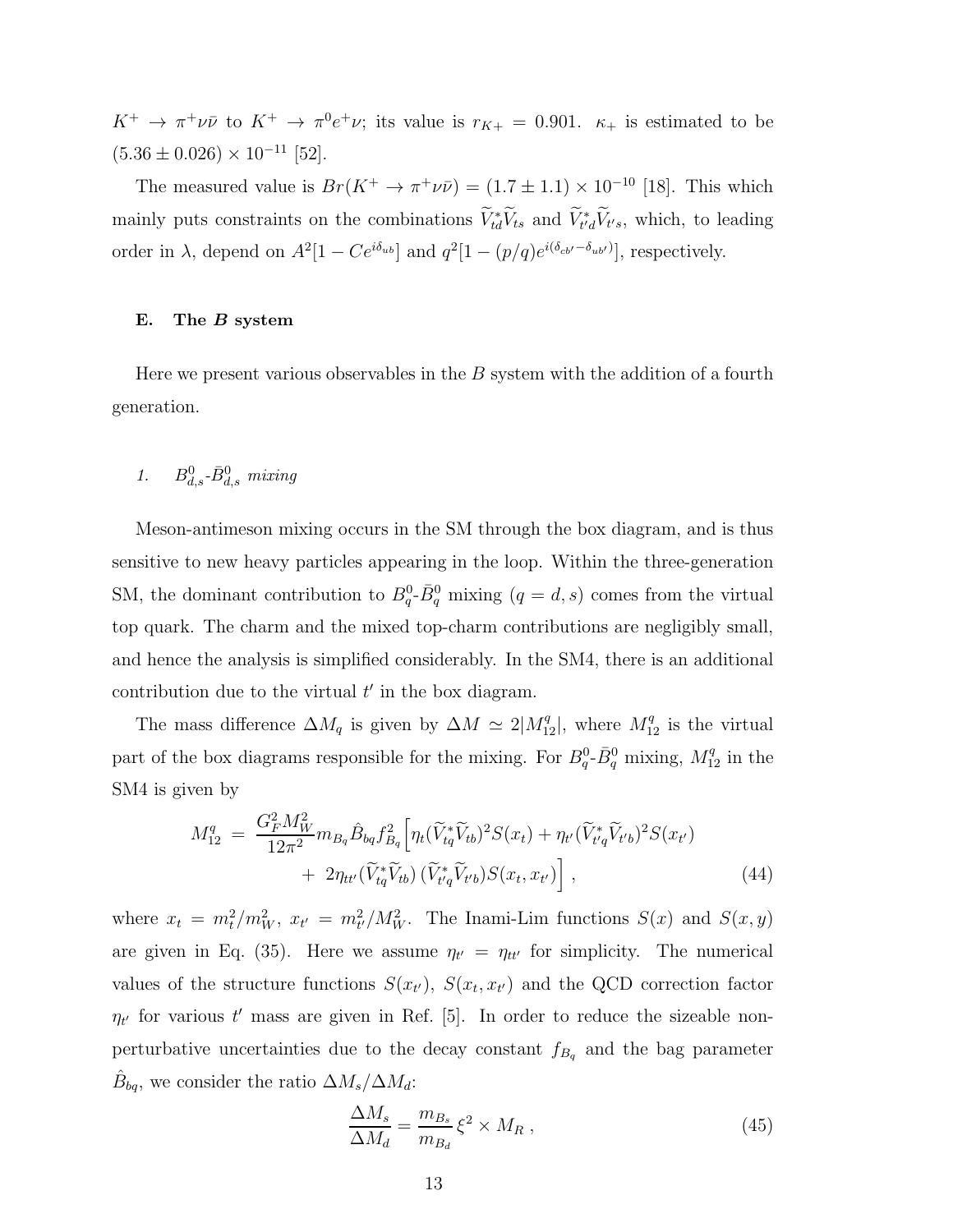where

$$
M_{R} = \frac{\left| \eta_{t}(\widetilde{V}_{ts}^{*}\widetilde{V}_{tb})^{2}S(x_{t}) + \eta_{t'}(\widetilde{V}_{t's}^{*}\widetilde{V}_{t'b})^{2}S(x_{t'}) + 2\eta_{tt'}(\widetilde{V}_{ts}^{*}\widetilde{V}_{tb})(\widetilde{V}_{t's}^{*}\widetilde{V}_{t'b})S(x_{t}, x_{t'}) \right|}{\left| \eta_{t}(\widetilde{V}_{td}^{*}\widetilde{V}_{tb})^{2}S(x_{t}) + \eta_{t'}(\widetilde{V}_{t'd}^{*}\widetilde{V}_{t'b})^{2}S(x_{t'}) + 2\eta_{tt'}(\widetilde{V}_{td}^{*}\widetilde{V}_{tb})(\widetilde{V}_{t'd}^{*}\widetilde{V}_{t'b})S(x_{t}, x_{t'}) \right|},\tag{46}
$$

with  $\xi \equiv f_{B_s} \sqrt{\hat{B}_{bs}}/f_{B_d} \sqrt{\hat{B}_{bd}} = 1.243 \pm 0.028$  [41]. There is less uncertainty in  $\xi$  $(\sim 2\n-3\%)$  than in  $f_{B_q}$  $\sqrt{\hat{B}_{bq}} \ (\sim 7\text{-}8\%)$ .

The measured values are [18]

$$
\Delta M_s = (17.77 \pm 0.12) \,\text{ps}^{-1} \quad , \quad \Delta M_d = (0.507 \pm 0.005) \,\text{ps}^{-1} \,, \tag{47}
$$

whose ratio is sensitive to  $\tilde{V}_{tb}^* \tilde{V}_{ts}$ ,  $\tilde{V}_{tb}^* \tilde{V}_{td}$ ,  $\tilde{V}_{t'b}^* \tilde{V}_{t's}$ , and  $\tilde{V}_{t'b}^* \tilde{V}_{t'd}$ . These correspond to the combinations of the CKM4 parameters  $A^2$ ,  $A^2(1-Ce^{i\delta_{ab}})$ ,  $qre^{i\delta_{cb'}}$ , and  $r(qe^{i\delta_{cb'}}$  $pe^{i\delta_{ub'}}$ , respectively, to leading order in  $\lambda$ .

### 2. CP violation

CP violation in the quark sector is due to phases in the quark mixing matrix. In the three-generation SM, the phase information in the CKM matrix is elegantly encapsulated in the unitarity triangle [18], whose interior angles are  $\alpha$ ,  $\beta$  and  $\gamma$ . In order to test the SM, these angles must be measured in as many ways as possible to test for consistency. Unknown strong QCD phases contaminate many of these methods; ways of removing these strong phases must be devised in order to cleanly measure the weak phases. In the SM4, many of the ways of eliminating the strong phases fail, since typically there are multiple amplitudes with different strong and weak phases. Here we consider only those constraints from CP observables which are free from uncertainties due to the strong phases.

•  $S_{J/\psi K_S}$ : The coefficient of sin $(\Delta M_d t)$  in the time-dependent indirect CP asymmetry in  $B_d^0 \to J/\psi K_S$  is given by

$$
S_{J/\psi K_S} = \sin 2\phi_{B_d}^{\text{tot}} \,, \tag{48}
$$

where  $\phi_{B_d}^{\text{tot}}$  is defined as

$$
M_{12}^d = |M_{12}^d| e^{i 2\phi_{B_d}^{\text{tot}}}.
$$
\n(49)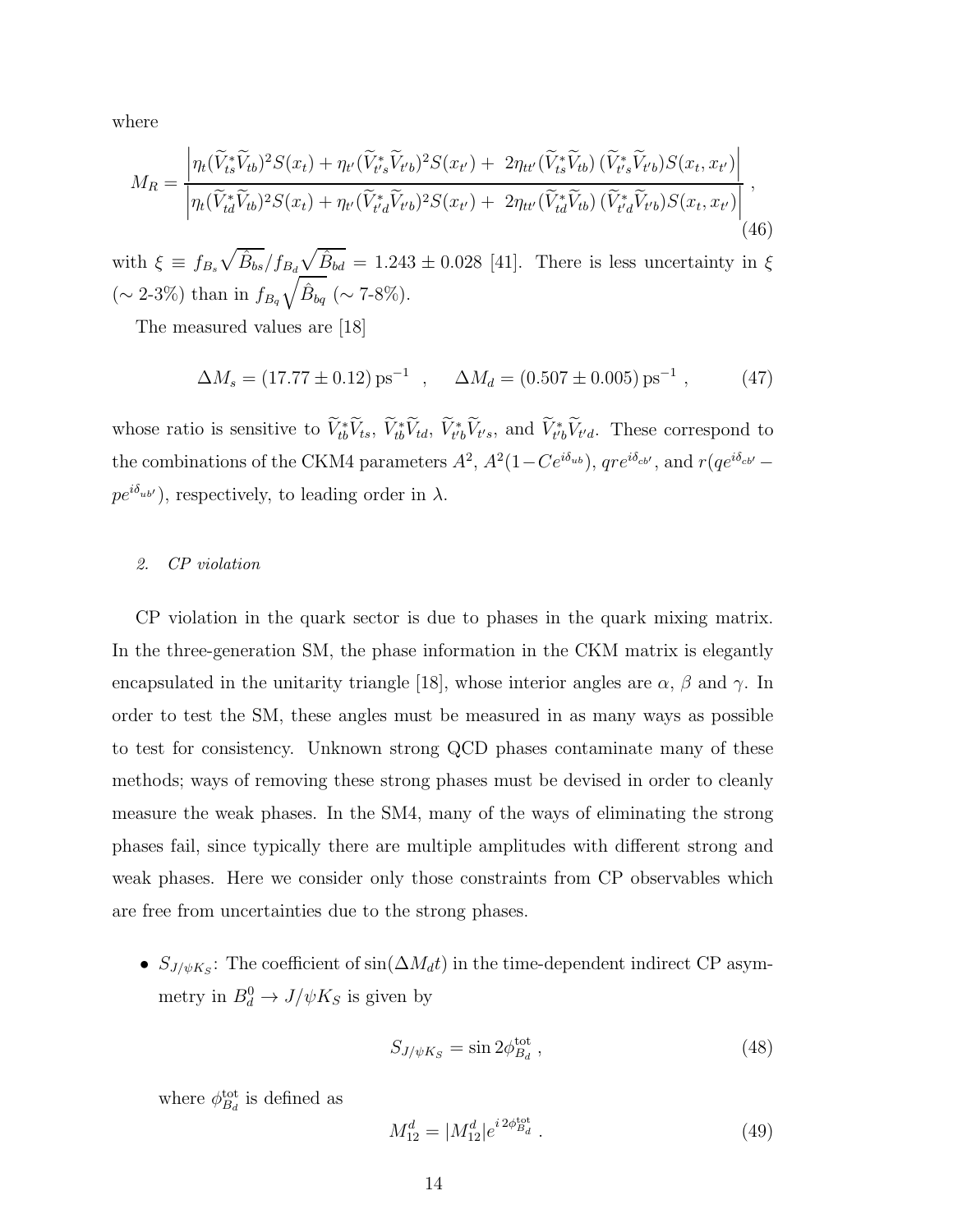Thus we have

$$
S_{J/\psi K_S} = \frac{\text{Im}(M_{12}^d)}{|M_{12}^d|} \,. \tag{50}
$$

In the SM, this is  $\sin 2\beta$ , and is free of strong phases. It is thus a good observable to constrain the SM4 using Eq. (44). The measured value is [18]

$$
S_{J/\psi K_S} = 0.672 \pm 0.024 , \qquad (51)
$$

which is sensitive to  $\tilde{V}_{tb}^* \tilde{V}_{td}$  and  $\tilde{V}_{t'b}^* \tilde{V}_{t'd}$ , i.e. to the parameter combinations  $A^2(1 - Ce^{i\delta_{ub}})$  and  $r(qe^{i\delta_{cb'}} - pe^{i\delta_{ub'}})$ , respectively.

- Recently, the CDF and D0 collaborations measured indirect CP violation in  $B_s^0 \to J/\psi \phi$  and found a 2.2 $\sigma$  deviation from the prediction of the SM [53]. At first sight, this seems to indicate a nonzero phase of  $B_s^0$ - $\bar{B}_s^0$  mixing, and many papers have been written exploring the contribution of particular new-physics models to this mixing (including the fourth generation  $[4]$ ). However, there could be a significant contribution to this signal from new physics in the decay [54]. If this is the case, strong phases will play a role. For this reason, the constraints from this measurement are not included in the fit.
- In the SM,  $\gamma \equiv \text{Arg}(-V_{ub}^* V_{ud})/(V_{cb}^* V_{cd})$ . This phase can be probed in tree-level decays. By measuring several different decays, it is possible to remove the dependence on the strong phase and extract  $\gamma$ . The latest value is [18]

$$
\gamma = (75.0 \pm 22.0)^{\circ} \ . \tag{52}
$$

Because this angle is measured in tree-level decays, its value is unchanged with the addition of a fourth generation. Indeed, from Eqs. (4) and (6), we see that

$$
\text{Arg}\left(-\frac{V_{ub}^* V_{ud}}{V_{cb}^* V_{cd}}\right) \approx \text{Arg}\left(-\frac{\tilde{V}_{ub}^* \tilde{V}_{ud}}{\tilde{V}_{cb}^* \tilde{V}_{cd}}\right) \approx \delta_{ub} . \tag{53}
$$

Thus, the phase  $\delta_{ub}$  can be constrained through the measurement of the weak phase  $\gamma$ , and this observable is included in the fit.

3.  $B \to X_s \gamma$ 

The quark-level transition  $\bar{b} \to \bar{s}\gamma$  induces the inclusive radiative decay  $B \to X_s \gamma$ . This decay can occur only at the loop level and hence is suppressed within the SM.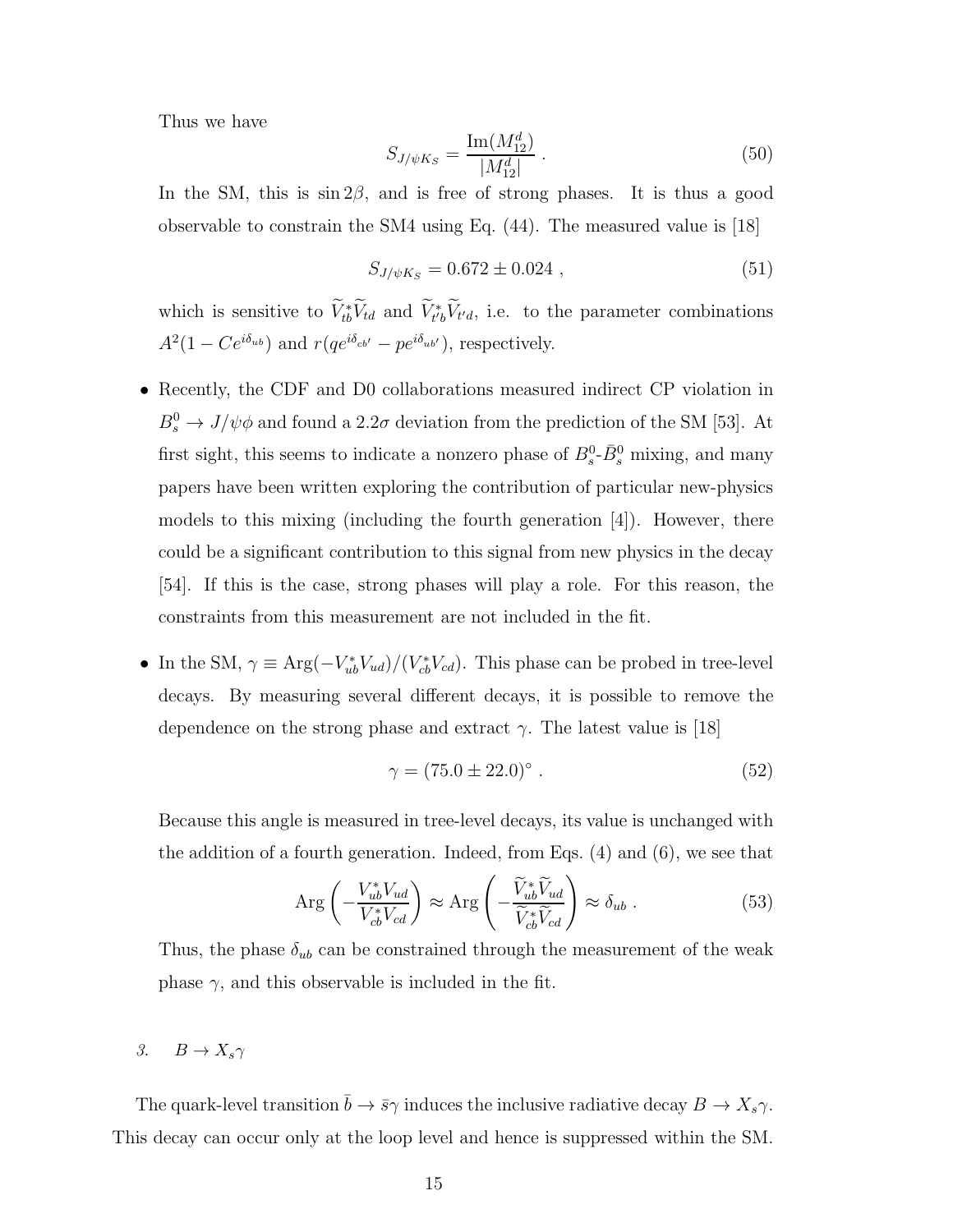It has been observed with a branching ratio of  $(3.55 \pm 0.25) \times 10^{-4}$  [55], in good agreement with the NNLO SM prediction of  $(3.15 \pm 0.23) \times 10^{-4}$  [56]. Thus,  $B \to X_s \gamma$ has a great potential to constrain new-physics models.

Within the SM, the effective Hamiltonian for the quark-level transition  $\bar{b} \to \bar{s}\gamma$ can be written as

$$
\mathcal{H}_{eff} = \frac{4G_F}{\sqrt{2}} V_{ts} V_{tb}^* \sum_{i=1}^8 C_i(\mu) Q_i(\mu) , \qquad (54)
$$

where the form of the operators  $O_i(\mu)$  and the expressions for calculating the Wilson coefficients  $C_i(\mu)$  are given in Ref. [57]. The introduction of a fourth generation, in addition to the modifications  $V_{ts} \rightarrow V_{ts}$  and  $V_{tb} \rightarrow V_{tb}$ , also changes the values of the Wilson coefficients  $C_{7,8}$  via the virtual exchange of the  $t'$ -quark. They can be written as

$$
C_{7,8}^{\text{tot}}(\mu) = C_{7,8}(\mu) + \frac{\widetilde{V}_{t'b}^* \widetilde{V}_{t's}}{\widetilde{V}_{tb}^* \widetilde{V}_{ts}} C_{7,8}^{t'}(\mu) . \tag{55}
$$

The values of  $C_7^{t'}$  $T_{7,8}$  can be calculated from the expressions for  $C_{7,8}$  by replacing  $m_t$ by  $m_{t'}$ .

In order to reduce the large uncertainties arising from b-quark mass, we consider the following ratio

$$
R = \frac{Br(B \to X_s \gamma)}{Br(B \to X_c e \bar{\nu}_e)}.
$$

In leading logarithmic approximation this ratio can be written as [40]

$$
R = \frac{\left|\widetilde{V}_{tb}^*\widetilde{V}_{ts}\right|^2}{\left|\widetilde{V}_{cb}\right|^2} \frac{6\alpha \left|C_7^{\text{tot}}(m_b)\right|^2}{\pi f(\hat{m}_c)\kappa(\hat{m}_c)}\,. \tag{56}
$$

Here the Wilson coefficient  $C_7$  is evaluated at the scale  $\mu = m_b$ . The phase space factor  $f(\hat{m}_c)$  in  $Br(B \to X_c e\bar{\nu})$  is given by [58]

$$
f(\hat{m}_c) = 1 - 8\hat{m}_c^2 + 8\hat{m}_c^6 - \hat{m}_c^8 - 24\hat{m}_c^4 \ln \hat{m}_c , \qquad (57)
$$

where  $\hat{m}_c = m_c/m_b$ .  $\kappa(\hat{m}_c)$  is the 1-loop QCD correction factor [58]:

$$
\kappa(\hat{m}_c) = 1 - \frac{2\alpha_s(m_b)}{3\pi} \left[ \left( \pi^2 - \frac{31}{4} \right) (1 - \hat{m}_c)^2 + \frac{3}{2} \right] \,. \tag{58}
$$

The values of the branching ratios in R are  $Br(B \to X_s \gamma) = (3.55 \pm 0.25) \times 10^{-4}$ [18] and  $Br(B \to X_c e\bar{\nu}) = 0.1061 \pm 0.0016 \pm 0.0006$  [59]), the ratio being sensitive to  $V_{tb}^*V_{ts}$  and  $V_{t'b}^*V_{t's}$ , i.e. to  $A^2$  and  $\eta re^{i\delta_{cb'}}$ , respectively, to leading order in  $\lambda$ .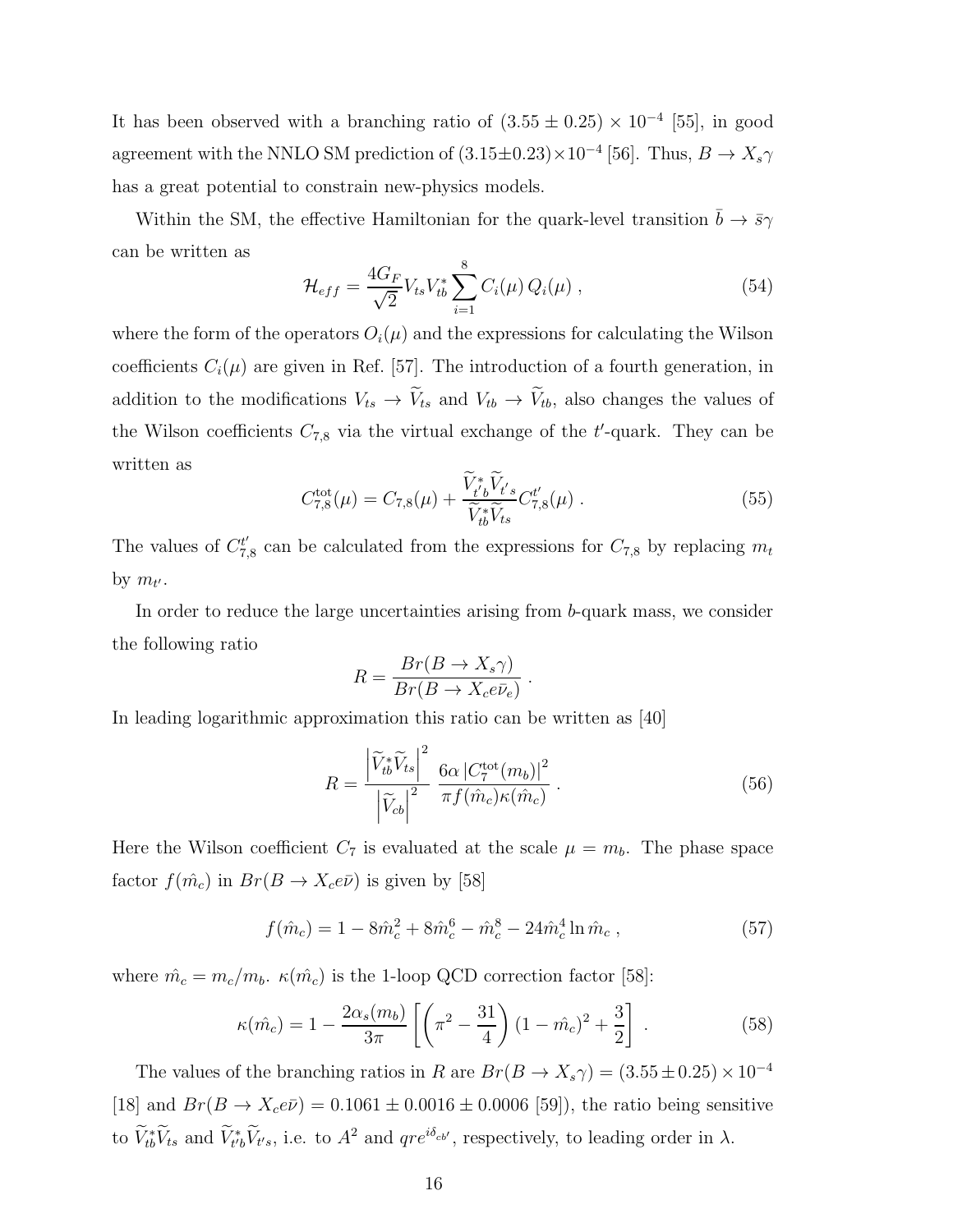4.  $B \to X_s l^+ l^-$ 

The effective Hamiltonian for the quark-level transition  $\bar{b} \to \bar{s} l^+ l^-$  in the SM can be written as

$$
\mathcal{H}_{eff} = \frac{4G_F}{\sqrt{2}} V_{ts} V_{tb}^* \sum_{i=1}^{10} C_i(\mu) Q_i(\mu) , \qquad (59)
$$

where the form of the operators  $Q_i$  and the expressions for calculating the coefficients  $C_i$  are given in Ref. [57]. The fourth generation, in addition to the modifications  $V_{ts} \to V_{ts}$  and  $V_{tb} \to V_{tb}$ , changes the values of the Wilson coefficients  $C_{7,8,9,10}$  via the virtual exchange of the  $t'$ . The Wilson coefficients in the SM4 can then be written as

$$
C_i^{\text{tot}}(\mu_b) = C_i(\mu_b) + \frac{\widetilde{V}_{t'b}^* \widetilde{V}_{t's}}{\widetilde{V}_{tb}^* \widetilde{V}_{ts}} C_i^{t'}(\mu_b) , \qquad (60)
$$

where  $i = 7, 8, 9, 10$ . The new Wilson coefficients  $C_i^t$  $i_l^{t'}(\mu_b)$  can easily be calculated by substituting  $m_{t'}$  for  $m_t$  in the SM expressions involving the t quark.

The calculation of the differential decay rate gives

$$
\frac{\mathrm{d}Br(B \to X_s l^+ l^-)}{\mathrm{d}z} = \frac{\alpha^2 Br(B \to X_c e\bar{\nu})}{4\pi^2 f(\hat{m}_c) \kappa(\hat{m}_c)} \frac{|\widetilde{V}_{tb}^* \widetilde{V}_{ts}|^2}{|\widetilde{V}_{cb}|^2} (1-z)^2 D(z) \,, \tag{61}
$$

where

$$
D(z) = (1+2z) \left( |C_9^{\text{tot}}|^2 + |C_{10}^{\text{tot}}|^2 \right) + 4 \left( 1 + \frac{2}{z} \right) |C_7^{\text{tot}}|^2 + 12 \text{Re}(C_7^{\text{tot}} C_9^{\text{tot}}) . \tag{62}
$$

Here  $z \equiv q^2/m_b^2$  and  $\hat{m}_q = m_q/m_b$  for all quarks q. The expressions for the phasespace factor  $f(\hat{m}_c)$  and the 1-loop QCD correction factor  $\kappa(\hat{m}_c)$  are given Eqs. (57) and (58), respectively.

The theoretical prediction for the branching ratio of  $B \to X_s l^+ l^-$  in the intermediate  $q^2$  region (7 GeV<sup>2</sup>  $\leq$   $q^2$   $\leq$  12 GeV<sup>2</sup>) is rather uncertain due to the nearby charmed resonances. The predictions are relatively cleaner in the low- $q^2$  $(1 \text{ GeV}^2 \le q^2 \le 6 \text{ GeV}^2)$  and the high- $q^2$   $(14.4 \text{ GeV}^2 \le q^2 \le m_b^2)$  regions. Hence we consider both low- $q^2$  and high- $q^2$  regions in the fit. The branching ratios are [60, 61]

$$
Br(B \to X_s l^+ l^-)_{\text{low } q^2} = (1.60 \pm 0.50) \times 10^{-6} , \qquad (63)
$$

$$
Br(B \to X_s l^+ l^-)_{\text{high } q^2} = (0.44 \pm 0.12) \times 10^{-6} . \tag{64}
$$

Both of these branching ratios are sensitive to  $\tilde{V}_{tb}^* \tilde{V}_{ts}$  and  $\tilde{V}_{t'b}^* \tilde{V}_{t's}$ , i.e. to  $A^2$  and  $qre^{i\delta_{cb'}}$ , respectively, to leading order in  $\lambda$ .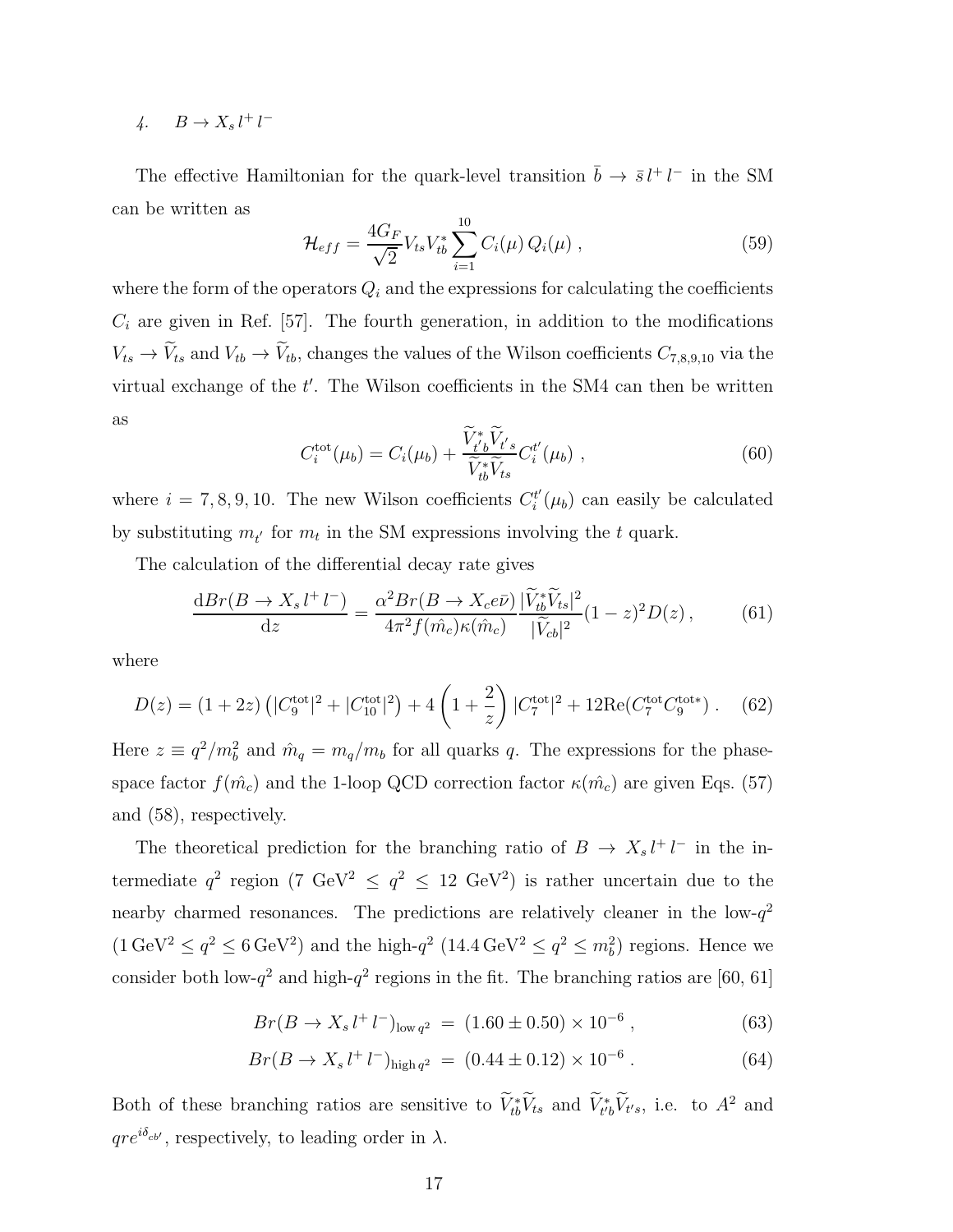### F. The D system

In principle, there can be constraints from  $D^0$ - $\bar{D}^0$  mixing. In the SM, this mixing arises due to  $d$ , s and b quarks in the box diagram. The b contribution is enhanced by a factor of  $(m_b^2 - m_{s,d}^2)/(m_s^2 - m_d^2)$ . On the other hand, it suffers a strong CKM suppression by a factor of  $|V_{ub}V_{cb}^*|^2/|V_{us}V_{cs}^*|^2$  which is ~  $\lambda^8$ . Thus,  $D^0$ - $\bar{D}^0$  mixing is dominated by the d- and s-quark contributions. As a result, the mixing is small within the SM and hence sensitive to new physics.

There have been attempts to constrain the CKM4 parameters using  $D^0$ - $\bar{D}^0$  mixing (for example, see Ref.  $[62]$ ). However, precisely because the d and s quarks dominate, there can be large long-distance (LD) contributions to the mixing. At present, there is no definitive estimate of these LD effects. Because of this, we do not have an accurate enough prediction for  $D^0$ - $\bar{D}^0$  mixing, and this measurement cannot be incorporated in the fit at present.

### IV. RESULTS OF THE FIT

We perform the fit to 9 CKM4 parameters, using the observables described in the previous section. We define

$$
\chi_{\text{total}}^2 = \chi_{\text{CKM}}^2 + \chi_{\text{UC}}^2 + \chi_{Zbb}^2 + \chi_{ZAb}^2 + \chi_{|\epsilon_K|}^2 + \chi_{K^+ \to \pi^+ \nu \bar{\nu}}^2 + \chi_{\text{mixing}}^2 + \chi_{\text{sin } 2\beta}^2 + \chi_{\gamma}^2 + \chi_{B \to X_s \gamma}^2 + \chi_{\text{incl-low}}^2 + \chi_{\text{incl-high}}^2 \,, \tag{65}
$$

where the exact definition of each  $\chi^2$  contribution is given in the Appendix A. We perform the fit at two values of t' mass:  $m_{t'} = 400 \text{ GeV}$  and  $m_{t'} = 600 \text{ GeV}$ . In addition, we also perform a fit for the 4 parameters of the CKM matrix in the SM, in order to check for consistency with the standard fit. The results of these fits are summarized in Table I. It may be observed that the  $\chi^2$  per degree of freedom is small in each case, indicating that all the fits are good. The goodness of fit does not seem to depend much on the masses of the heavy quarks.

The fit for the SM is consistent with that obtained in Ref. [18]. As far as the parameters of the three-generation CKM matrix are concerned, their best-fit values are not affected much by the addition of a fourth generation. However, the allowed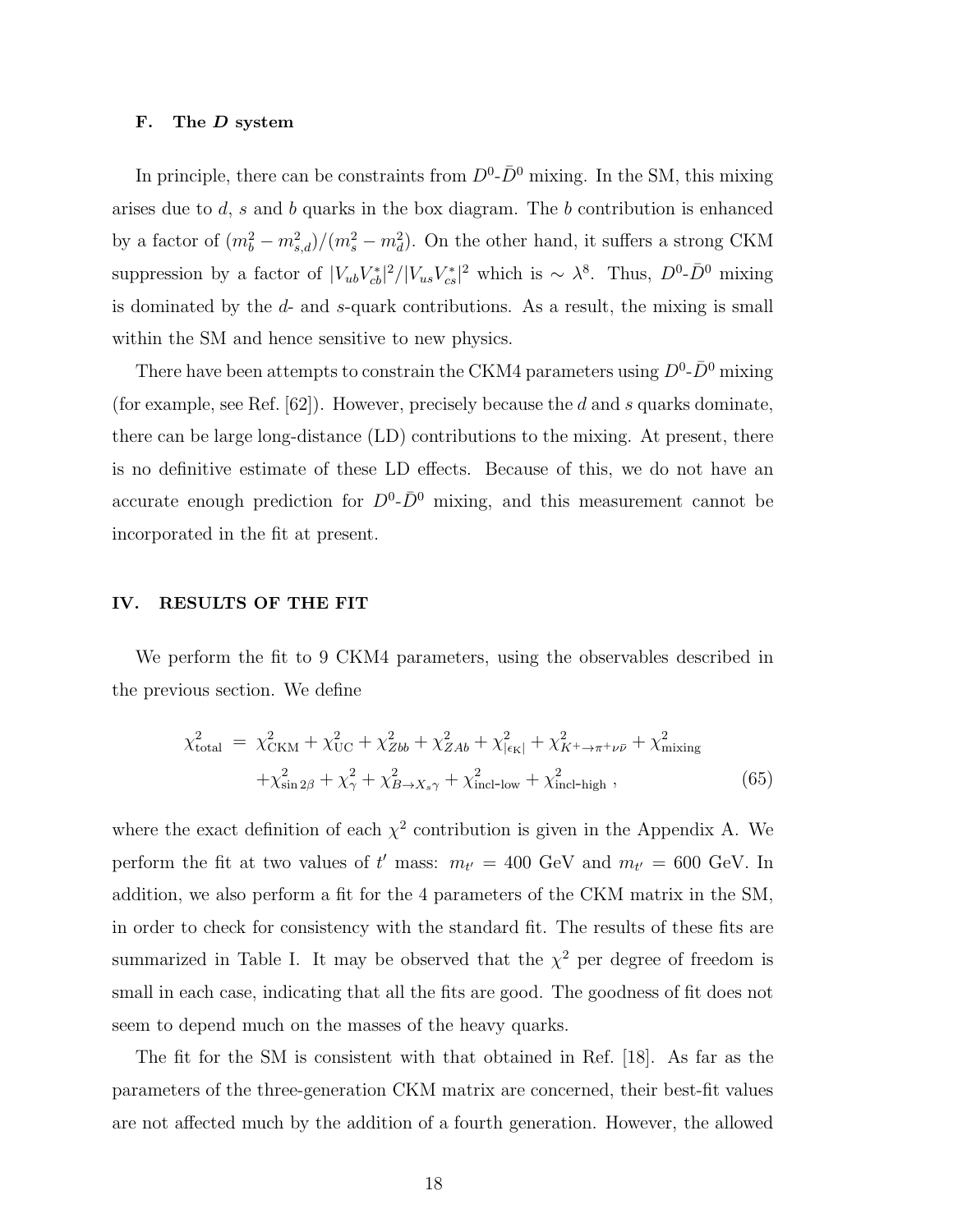| Parameter        | SМ                |                   | $m_{t'} = 400 \text{ GeV}   m_{t'} = 600 \text{ GeV}$ |
|------------------|-------------------|-------------------|-------------------------------------------------------|
| $\lambda$        | $0.227 \pm 0.001$ | $0.227 \pm 0.001$ | $0.227 \pm 0.001$                                     |
| $\overline{A}$   | $0.808 \pm 0.021$ | $0.801 \pm 0.022$ | $0.801 \pm 0.022$                                     |
| $\mathcal C$     | $0.38 \pm 0.01$   | $0.42 \pm 0.04$   | $0.42 \pm 0.04$                                       |
| $\delta_{ub}$    | $1.16 \pm 0.06$   | $1.24 \pm 0.23$   | $1.22 \pm 0.24$                                       |
| $\boldsymbol{p}$ |                   | $1.45 \pm 1.20$   | $1.35 \pm 1.56$                                       |
| $\boldsymbol{q}$ |                   | $0.16 \pm 0.12$   | $0.12 \pm 0.07$                                       |
| $\boldsymbol{r}$ |                   | $0.30 \pm 0.37$   | $0.19 \pm 0.27$                                       |
| $\delta_{ub'}$   |                   | $1.21 \pm 1.59$   | $1.32 \pm 1.76$                                       |
| $\delta_{cb'}$   |                   | $1.10 \pm 1.64$   | $1.25 \pm 1.81$                                       |
| $\chi^2/d.o.f.$  | 6.64/14           | 6.01/11           | 6.06/11                                               |

TABLE I: The results of the fit to the parameters of CKM and CKM4.

parameter space for C and  $\delta_{ub}$  expands by almost a factor of four. This is expected, since the constraint on  $|\widetilde{V}_{ub}|$  from the  $3 \times 3$  unitarity is now relaxed.

On the other hand, the new real parameters  $p, q, r$  are consistent with zero, which is not surprising since the SM fit is a good one. This also is consistent with the observation that no meaningful constraints are obtained on the new phases  $\delta_{ub'}$ and  $\delta_{cb'}$ : since vanishing p, q imply vanishing  $\widetilde{V}_{ub'}$ ,  $\widetilde{V}_{cb'}$ , respectively, the phases of these two CKM4 elements have no significance.

For  $m_{t'}$  = 400 GeV, the maximum values of the parameters  $(p, q, r)$  are  $(2.65, 0.28, 0.67)$  to  $1\sigma$ . For  $m_{t'}$  = 600 GeV, the  $1\sigma$  upper bounds are  $(2.91, 0.19, 0.46)$ . This indicates that these quantities are indeed  $\mathcal{O}(1)$  or smaller, so that the expansion in  $\lambda$  in the DK parametrization is justified.

The magnitudes of CKM4 elements are of special interest, since the off-diagonal elements are indicative of the mixing between generations. Table II gives the allowed ranges for the magnitudes of CKM4 elements, obtained using the fit results in Table I. Clearly the extension to four generations only expands the allowed ranges of the CKM parameters, while the allowed values of all of the new parameters of CKM4 (except  $V_{t'b'}$ ) are consistent with zero.

The combinations of CKM4 matrix elements that control  $B_d$ - $\bar{B}_d$  and  $B_s$ - $\bar{B}_s$  mix-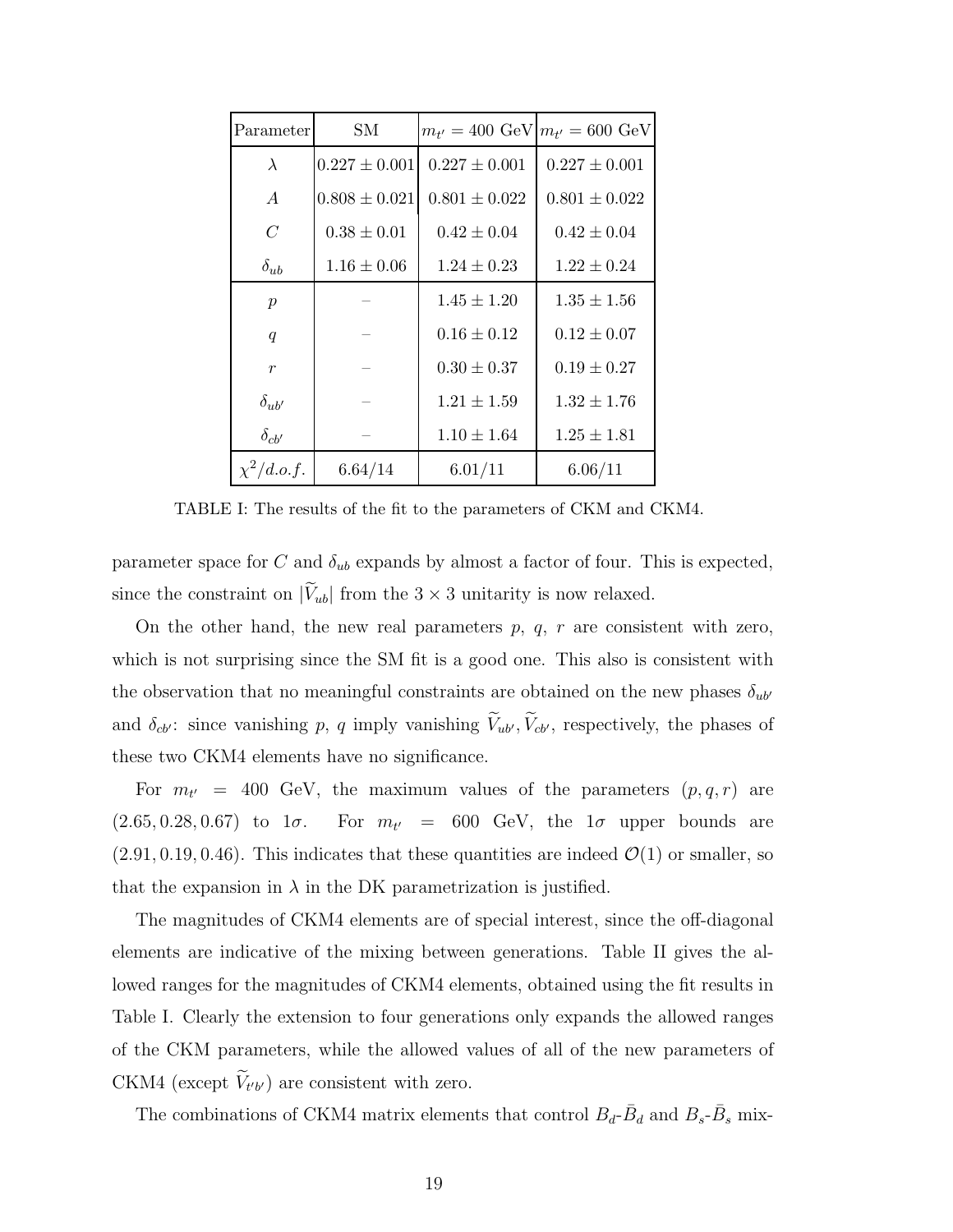| $\label{eq:main} \textbf{Magnitude}$ | <b>SM</b>                        | $m_{t'} = 400 \text{ GeV}$       | $m_{t'} = 600 \text{ GeV}$       |
|--------------------------------------|----------------------------------|----------------------------------|----------------------------------|
| $ V_{ud} $                           | $0.9743 \pm 0.0002$              | $0.9743 \pm 0.0002$              | $0.9743 \pm 0.0002$              |
| $ \tilde{V}_{us} $                   | $0.227 \pm 0.001$                | $0.227 \pm 0.001$                | $0.227 \pm 0.001$                |
| $ \tilde{V}_{ub} $                   | $(3.55 \pm 0.17) \times 10^{-3}$ | $(3.90 \pm 0.38) \times 10^{-3}$ | $(3.91 \pm 0.39) \times 10^{-3}$ |
| $ V_{ub'} $                          |                                  | $0.017 \pm 0.014$                | $0.016 \pm 0.018$                |
| $ \tilde{V}_{cd} $                   | $0.227 \pm 0.001$                | $0.227 \pm 0.001$                | $0.227 \pm 0.001$                |
| $ \tilde{V}_{cs} $                   | $0.9743 \pm 0.0002$              | $0.9743 \pm 0.0002$              | $0.9743 \pm 0.0002$              |
| $ V_{cb} $                           | $0.042 \pm 0.001$                | $0.041 \pm 0.001$                | $0.041 \pm 0.001$                |
| $ V_{cb'} $                          |                                  | $(8.4 \pm 6.2) \times 10^{-3}$   | $(6.0 \pm 3.8) \times 10^{-3}$   |
| $ V_{td} $                           | $0.0086 \pm 0.0003$              | $0.009 \pm 0.002$                | $0.009 \pm 0.001$                |
| $ \tilde{V}_{ts} $                   | $0.041 \pm 0.001$                | $0.041 \pm 0.001$                | $0.040 \pm 0.001$                |
| $ \tilde{V}_{tb} $                   | $\mathbf{1}$                     | $0.998 \pm 0.006$                | $0.999 \pm 0.003$                |
| $ V_{tb'} $                          |                                  | $0.07 \pm 0.08$                  | $0.04 \pm 0.06$                  |
| $ \tilde{V}_{t'd} $                  |                                  | $0.01 \pm 0.01$                  | $0.01 \pm 0.02$                  |
| $ \tilde{V}_{t's} $                  |                                  | $0.01 \pm 0.01$                  | $0.004 \pm 0.010$                |
| $ V_{t'b} $                          |                                  | $0.07 \pm 0.08$                  | $0.04 \pm 0.06$                  |
| $ \widetilde{V}_{t'b'} $             |                                  | $0.998 \pm 0.006$                | $0.999 \pm 0.003$                |

TABLE II: Magnitudes of the CKM4 elements obtained from the fit.

ing are  $\hat{V}_{tb}^* \hat{V}_{td}$ ,  $\hat{V}_{tb} \hat{V}_{ts}$ ,  $\hat{V}_{t'b} \hat{V}_{t'd}$  and  $\hat{V}_{t'b} \hat{V}_{t's}$ . The allowed ranges of these quantities are given in Table III. It may be observed that here the fourth generation can have maximal impact. While  $|V_{tb}^*V_{ts}|$  is little affected, the allowed range of  $|V_{tb}^*V_{td}|$ is increased by up to a factor of 6-7. Moreover, the allowed range of the phase of  $V_{tb}^*V_{td}$  is expanded by  $\sim 10$ , while that of the phase of  $V_{tb}^*V_{ts}$  is larger by a factor of ~ 20 at  $m_{t'} = 400$  GeV. Since the phases of  $\tilde{V}_{t'b}^* \tilde{V}_{t'd}$  and  $\tilde{V}_{t'b}^* \tilde{V}_{t's}$  are essentially unconstrained, they can influence  $B_d$  and  $B_s$  mixing to a large extent. In particular, the  $B_s$ - $\bar{B}_s$  mixing phase can be very large, as suggested by the recent measurements from  $B_s \to J/\psi \phi$  decays [63]. The combinations  $\tilde{V}_{ts}^* \tilde{V}_{td}$  and  $\tilde{V}_{t's}^* \tilde{V}_{t'd}$  also contribute to rare  $K$  decays, and hence significant deviations of these quantities from the SM can also leave their imprints in the rare  $K$  decays.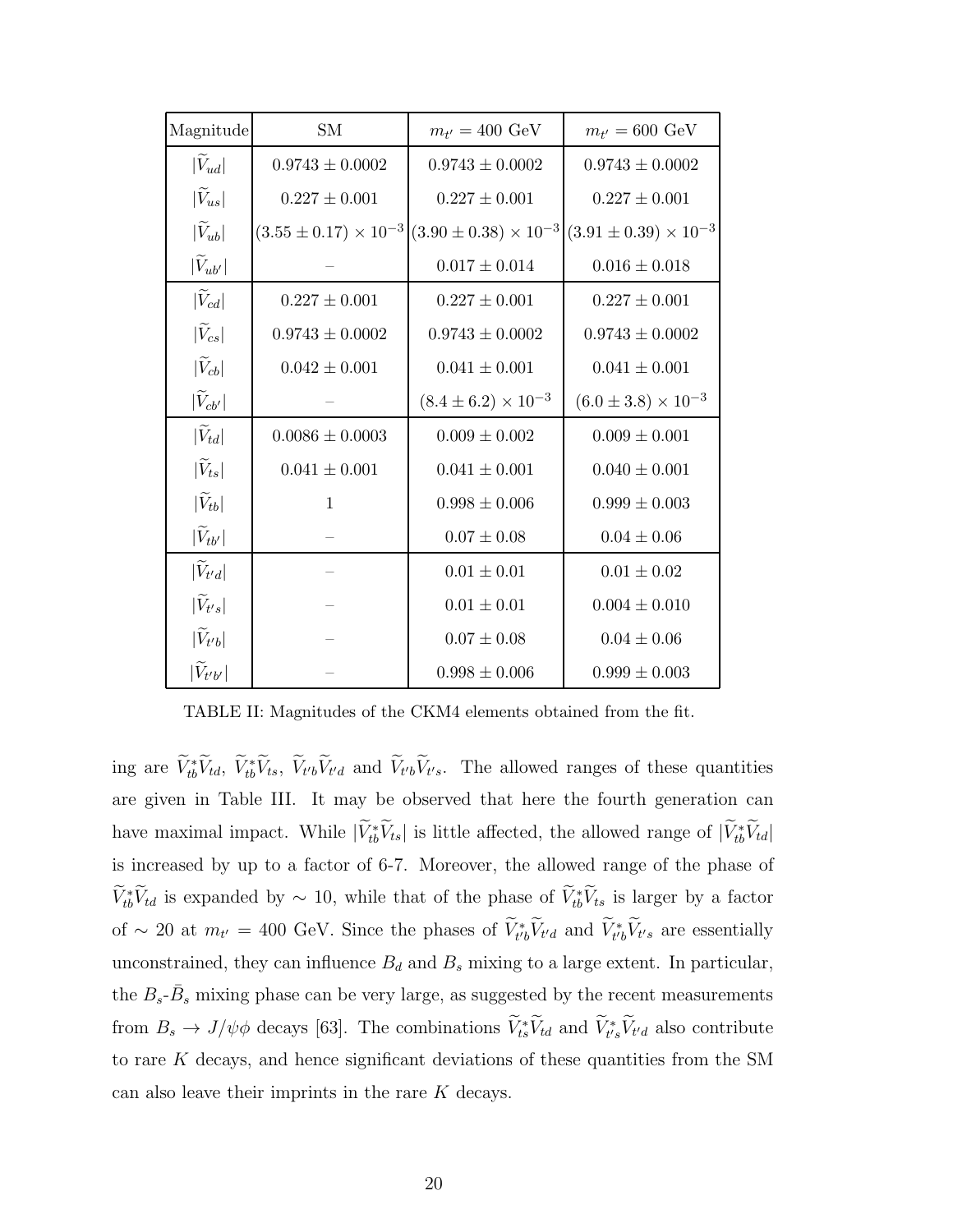| Quantity                                               | SМ                           | $m_{t'} = 400 \text{ GeV}$                      | $m_{t'} = 600 \text{ GeV}$                    |
|--------------------------------------------------------|------------------------------|-------------------------------------------------|-----------------------------------------------|
| $ V_{tb}^*V_{td} $                                     | $0.0086 \pm 0.0003$          | $0.009 \pm 0.002$                               | $0.009 \pm 0.001$                             |
| $\text{Arg}(\widetilde{V}_{tb}^*\widetilde{V}_{td})$   | $(-21.5 \pm 1.0)^{\circ}$    | $(-30.4 \pm 10.3)^{\circ}$                      | $(-27.9 \pm 8.0)$ °                           |
| $ V_{th}^*V_{ts} $                                     | $0.041 \pm 0.001$            | $0.040 \pm 0.001$                               | $0.040 \pm 0.001$                             |
| $Arg(\widetilde{V}_{th}^*\widetilde{V}_{ts})$          | $(-178.86 \pm 0.06)^{\circ}$ | $ (-178.12 \pm 1.14)$ ° $ (-178.12 \pm 0.57)$ ° |                                               |
| $ V_{t'b}^*V_{t'd} $                                   |                              | $0.0010 \pm 0.0015$                             | $0.0006 \pm 0.0011$                           |
| $\text{Arg}(\widetilde{V}_{t'b}^*\widetilde{V}_{t'd})$ |                              |                                                 | $(-107.1 \pm 106.5)$ ° $(-102.5 \pm 112.8)$ ° |
| $ V_{t'b}^*V_{t's} $                                   |                              | $0.0005 \pm 0.0010$                             | $0.0002 \pm 0.0005$                           |
| $\text{Arg}(V_{t'b}^*V_{t's})$                         |                              | $(37.8 \pm 120.3)^{\circ}$                      | $(40.1 \pm 174.1)$ °                          |

TABLE III: Combinations of CKM4 elements that control mixing in the  $B_d$  and  $B_s$  sectors.

### V. DISCUSSION

In this paper we consider the extension of the standard model (SM) to four generations. Using input from many flavor-physics processes, we perform a  $\chi^2$  fit to constrain the elements of the  $4 \times 4$  CKM quark-mixing matrix (CKM4). The fit takes into account both experimental errors and theoretical uncertainties. Although we do not include the oblique parameters in our fit, we do take values for the masses of the fourth-generation quarks that are consistent with the oblique corrections.

At this stage, several comments are in order.

- The best-fit values of all three new real parameters of the CKM4 matrix are consistent with zero. Since the fit to the SM is also excellent  $-\chi^2/d.o.f.$  =  $6.64/14$ , corresponding to a goodness-of-fit of  $92\%$  – we must conclude that the addition of a fourth generation is not necessary to get a better fit to the data.
- We find  $V_{tb} = 0.998 \pm 0.006$  for  $m_{t'} = 400$  GeV and  $V_{tb} = 0.999 \pm 0.003$  for  $m_{t'} = 600 \text{ GeV}$ . Thus, at  $3\sigma$ , we have  $V_{tb} \geq 0.98$ . Therefore the SM4 cannot account for any large deviation of  $V_{tb}$  from unity.
- In many previous analyses, it is mentioned that any mixing between the third and fourth generations is small. We find that this is indeed the case – the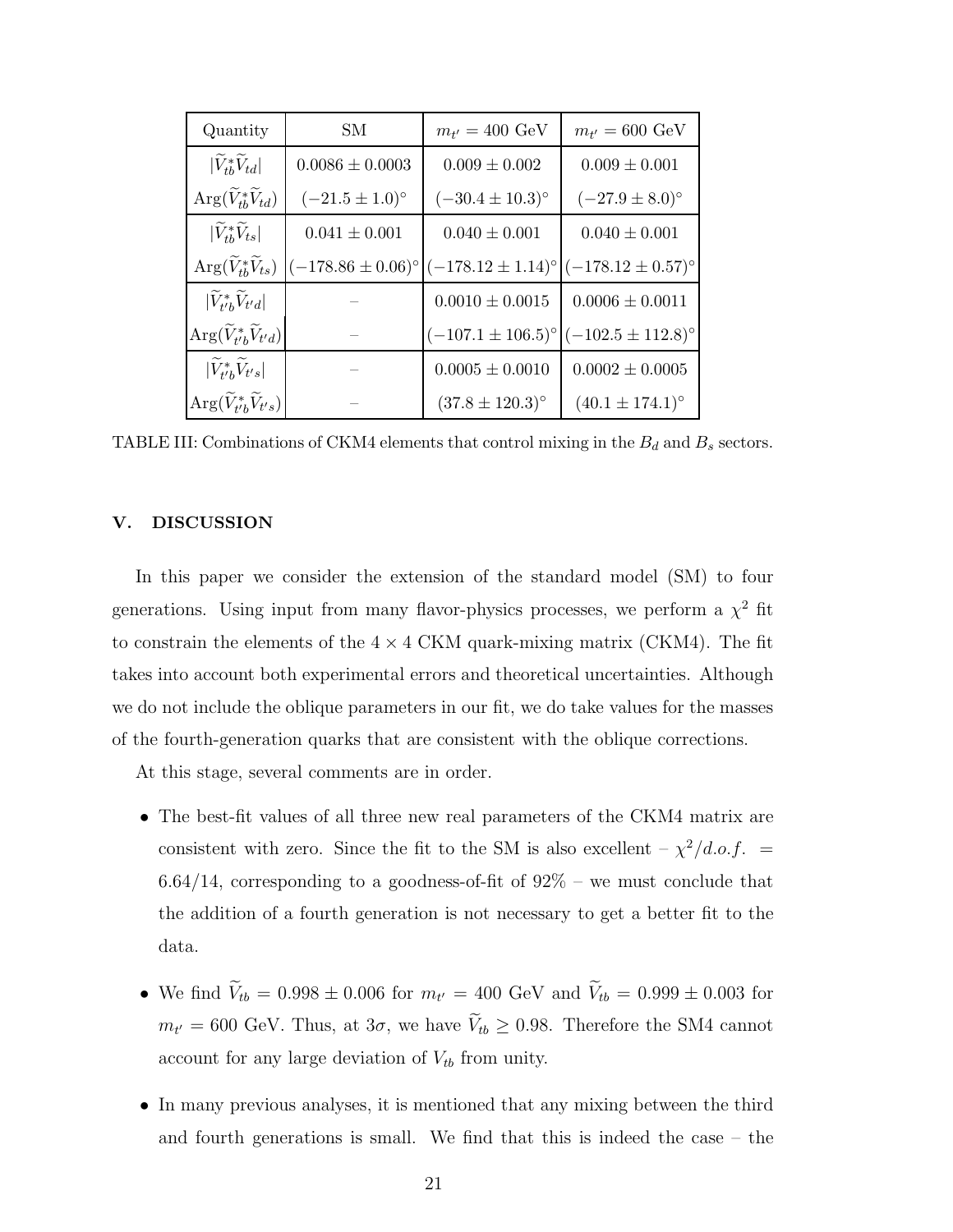results of the fit constrain the matrix elements describing the mixing of the ordinary and fourth-generation quarks to be  $|\widetilde{V}_{ub'}| < 0.06$ ,  $|\widetilde{V}_{cb'}| < 0.027$ , and  $|\widetilde{V}_{tb'}| < 0.31$  at  $3\sigma$ .

- However, the allowed parameter ranges still allow large deviations from the SM as far as the magnitudes and phases of the quantities  $\tilde{V}_{tb}^* \tilde{V}_{td}$  and  $\tilde{V}_{tb}^* \tilde{V}_{ts}$  are concerned. With additional new-physics contributions involving  $V_{t'b}V_{t'd}$  and  $V_{t'b}V_{t's}$ , it may be possible to get significant new-physics signals in  $B_d$  and/or  $B_s$  mixing, which could be the most incisive probes of the fourth generation.
- The value of  $|V_{ub}|$  required to explain the recent measurement of  $Br(B^+ \rightarrow$  $\tau^+ \nu_{\tau}$ ) is 2.8 $\sigma$  larger than that obtained from the global fit to  $|V_{ub}|$  otherwise, within the SM [64]. Our fit indicates that the best fit for  $|\widetilde{V}_{ub}|$  shifts to higher values with SM4, and the error on this quantity also increases. As a result, the SM4 may be able to account for this measurement much better than the SM.

### Acknowledgments

We thank Michael Chanowitz, Paul Langacker, Alexey Petrov, Seungwon Baek, S. Uma Sankar and Georges Azuelos for useful discussions and communications. This work was financially supported by NSERC of Canada (AKA, DL).

## Appendix A: The  $\chi^2$  function

We define our  $\chi^2$  function to be

$$
\chi_{\text{total}}^{2} = \chi_{\text{CKM}}^{2} + \chi_{\text{UC}}^{2} + \chi_{Zbb}^{2} + \chi_{ZAb}^{2} + \chi_{|\epsilon_{\text{K}}|}^{2} + \chi_{K^{+}\to\pi^{+}\nu\bar{\nu}}^{2} + \chi_{\text{mixing}}^{2} + \chi_{\text{sin 2}\beta}^{2} + \chi_{\gamma}^{2} + \chi_{B\to X_{s\gamma}}^{2} + \chi_{\text{incl-low}}^{2} + \chi_{\text{incl-high}}^{2}.
$$
\n(A1)

The components of this function are defined below.

• For the direct measurements of the magnitudes of the elements,

$$
\chi^2_{\text{CKM}} = \left(\frac{|\widetilde{V}_{us}| - 0.2255}{0.0019}\right)^2 + \left(\frac{|\widetilde{V}_{ud}| - 0.97418}{0.00027}\right)^2 + \left(\frac{|\widetilde{V}_{cs}| - 1.04}{0.06}\right)^2 + \left(\frac{|\widetilde{V}_{cd}| - 0.230}{0.011}\right)^2 + \left(\frac{|\widetilde{V}_{ub}| - 0.00393}{0.00036}\right)^2 + \left(\frac{|\widetilde{V}_{cb}| - 0.0412}{0.0011}\right)^2
$$
 (A2)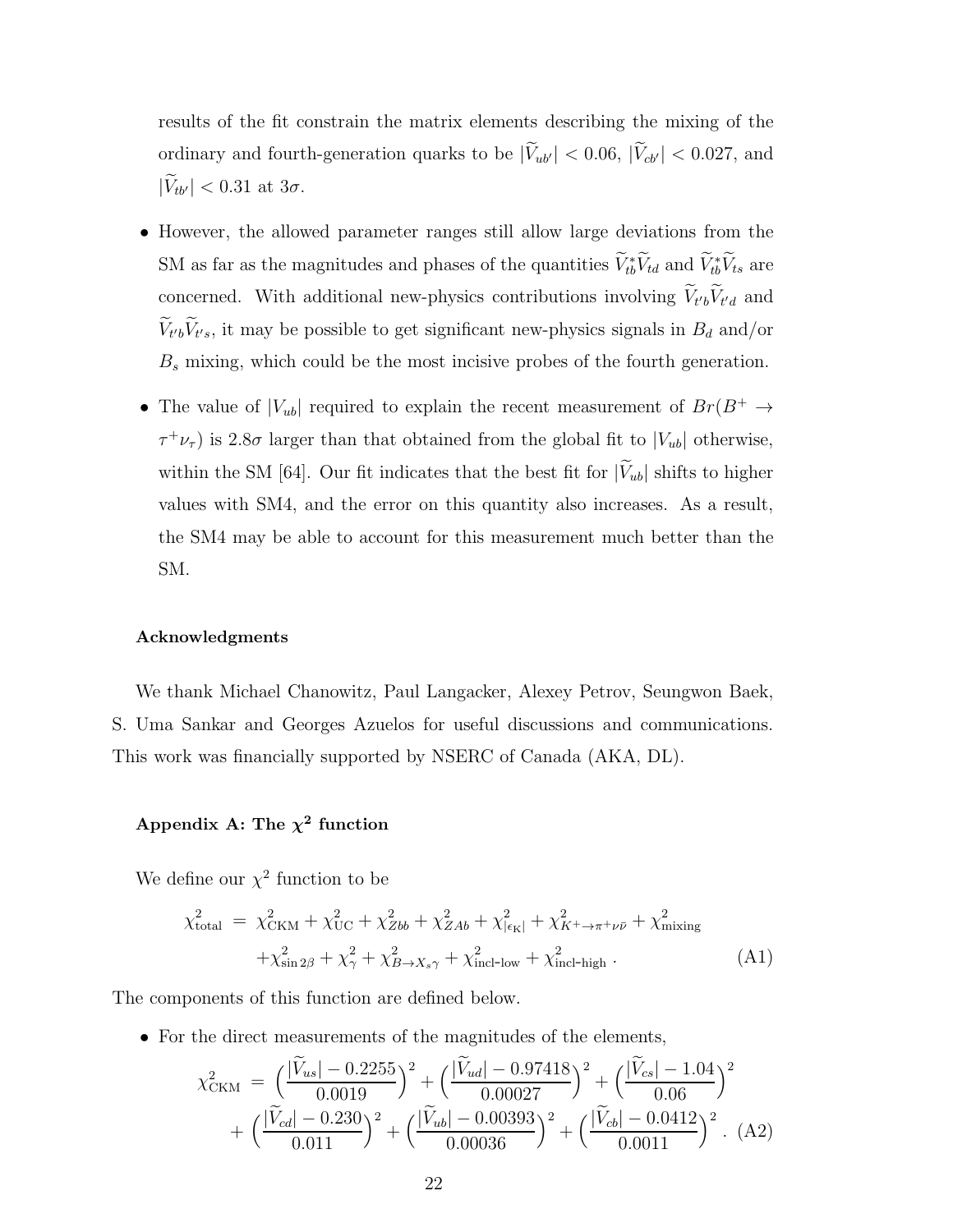$$
\chi_{\text{UC}}^2 = \left(\frac{|\widetilde{V}_{ub'}|^2 - 0.0001}{0.0011}\right)^2 + \left(\frac{|\widetilde{V}_{cb'}|^2 + 0.136}{0.125}\right)^2 + \left(\frac{(|\widetilde{V}_{td}|^2 + |\widetilde{V}_{td}|^2) + 0.002}{0.005}\right)^2 + \left(\frac{(|\widetilde{V}_{ts}|^2 + |\widetilde{V}_{ts}|^2) + 0.134}{0.125}\right)^2. \tag{A3}
$$

• For the  $Z \to b\bar{b}$  decay,

$$
\chi_{Zbb}^2 = \left(\frac{R_{bb} - 0.216}{0.001}\right)^2,\tag{A4}
$$

where  $R_{bb}$  is defined in Eq. (21) and

$$
\chi_{ZAb}^2 = \left(\frac{A_b - 0.923}{0.020}\right)^2,\tag{A5}
$$

where  $A_b$  is defined in Eq. (26).

• For  $K$  mixing,

$$
\chi_{|\epsilon_K|}^2 = \left(\frac{|\epsilon_K| - 0.00232}{0.00046}\right)^2, \tag{A6}
$$

where  $\epsilon_K$  is defined in Eq. (37). Here experimental and theoretical errors are added in quadrature,

• Next, we have

$$
\chi_{K^{+}\to\pi^{+}\nu\bar{\nu}}^{2} = \left(\frac{Br(K^{+}\to\pi^{+}\nu\bar{\nu}) - 1.7 \times 10^{-10}}{1.1 \times 10^{-10}}\right)^{2},\tag{A7}
$$

with  $Br(K^+ \to \pi^+ \nu \bar{\nu})$  as in Eq. (42).

• In  $B$ -meson mixing,

$$
\chi_{\text{mixing}}^2 = \left(\frac{M_R - 22.20}{1.04}\right)^2,\tag{A8}
$$

with  $M_R$  as defined in Eq. (46) and

$$
\frac{\Delta M_s}{\Delta M_d} \frac{m_{B_d}}{m_{B_s}} \frac{1}{\xi^2} = 22.40 \pm 1.04 \ . \tag{A9}
$$

• For CP violation in  $B_d\to J/\psi K_S,$ 

$$
\chi_{\sin 2\beta}^2 = \left(\frac{S_{J/\psi K_S} - 0.672}{0.024}\right)^2, \tag{A10}
$$

with  $S_{J/\psi K_S}$  defined as in Eq. (50).

• For the CKM angle  $\gamma$ 

$$
\chi_{\gamma}^{2} = \left(\frac{\delta_{ub} - 75 \ (\pi/180)}{22 \ (\pi/180)}\right)^{2},\tag{A11}
$$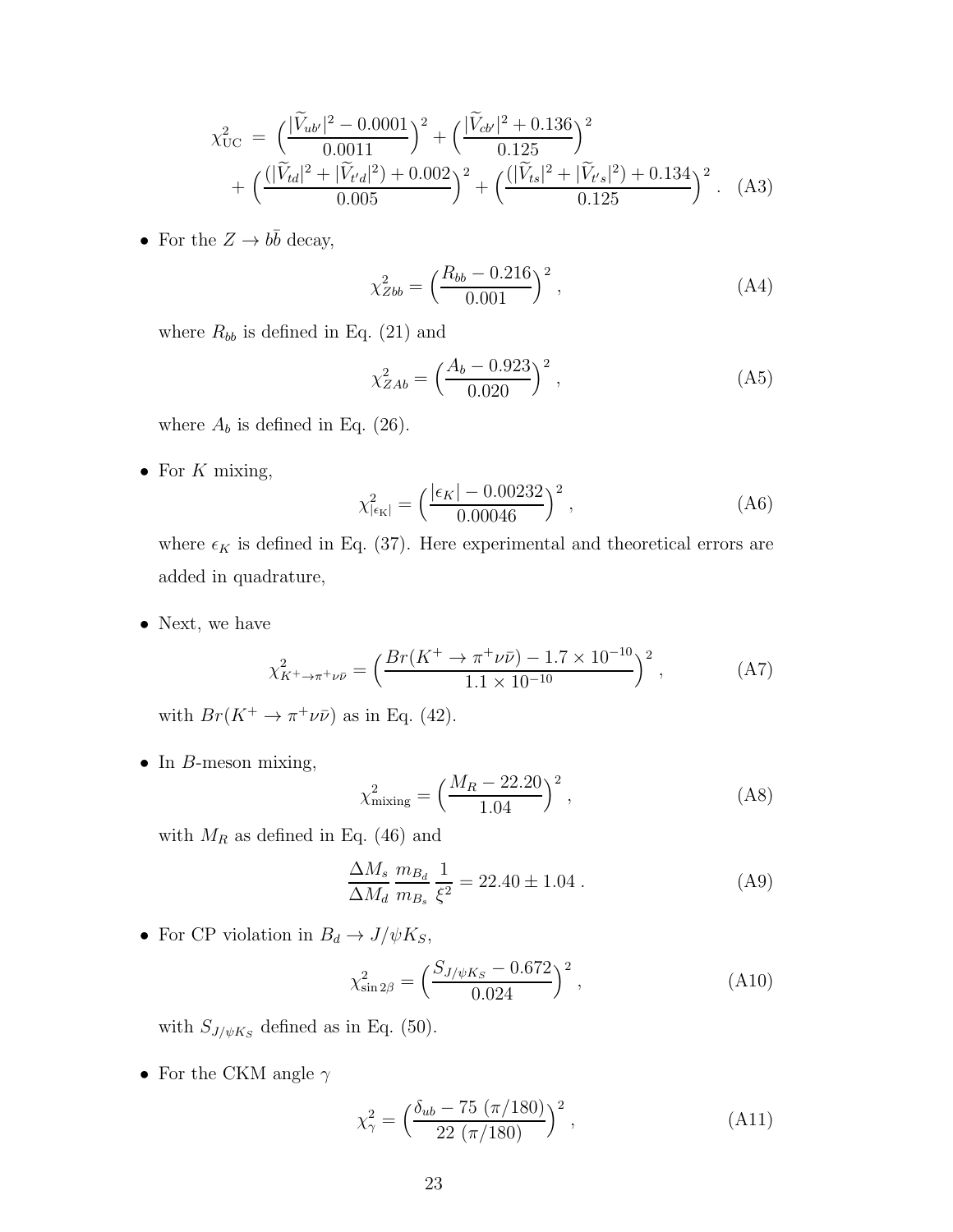• For the radiative decay

$$
\chi^2_{B \to X_s \gamma} = \left(\frac{100 \, R - 0.330}{0.041}\right)^2,\tag{A12}
$$

with  $R$  as defined in Eq. (56). Here experimental and theoretical errors are added in quadrature.

• For the leptonic decay,

$$
\chi_{\text{incl-low}}^2 = \left(\frac{Br(B \to X_s l^+ l^-)_{\text{low } q^2} \times 10^6 - 1.6}{0.55}\right)^2. \tag{A13}
$$

 $Br(B \to X_s l^+ l^-)_{\text{low } q^2}$  has been obtained by integrating Eq. (61) within the limits  $(1 \text{ GeV}^2 \le q^2 \le 6 \text{ GeV}^2)$ . Here experimental and theoretical errors are added in quadrature.

• Similarly,

$$
\chi_{\text{incl-high}}^2 = \left(\frac{Br(B \to X_s l^+ l^-)_{\text{high } q^2} \times 10^6 - 0.44}{0.14}\right)^2, \quad (A14)
$$

where  $Br(B \to X_s l^+ l^-)_{\text{high } q^2}$  has been obtained by integrating Eq. (61) within the limits  $(14.4 \,\text{GeV}^2 \leq q^2 \leq m_b^2)$ .

- [1] B. Holdom, W. S. Hou, T. Hurth, M. L. Mangano, S. Sultansoy and G. Unel, PMC Phys. A 3, 4 (2009) [arXiv:0904.4698 [hep-ph]].
- [2] W. S. Hou, M. Nagashima and A. Soddu, Phys. Rev. D 72, 115007 (2005) [arXiv:hep-ph/0508237].
- [3] W. S. Hou, M. Nagashima and A. Soddu, Phys. Rev. D 76, 016004 (2007) [arXiv:hep-ph/0610385].
- [4] A. Soni, A. K. Alok, A. Giri, R. Mohanta and S. Nandi, Phys. Lett. B 683, 302 (2010) [arXiv:0807.1971 [hep-ph]].
- [5] A. Soni, A. K. Alok, A. Giri, R. Mohanta and S. Nandi, Phys. Rev. D 82, 033009 (2010) [arXiv:1002.0595 [hep-ph]].
- [6] A. J. Buras, B. Duling, T. Feldmann, T. Heidsieck, C. Promberger and S. Recksiegel, arXiv:1002.2126 [hep-ph].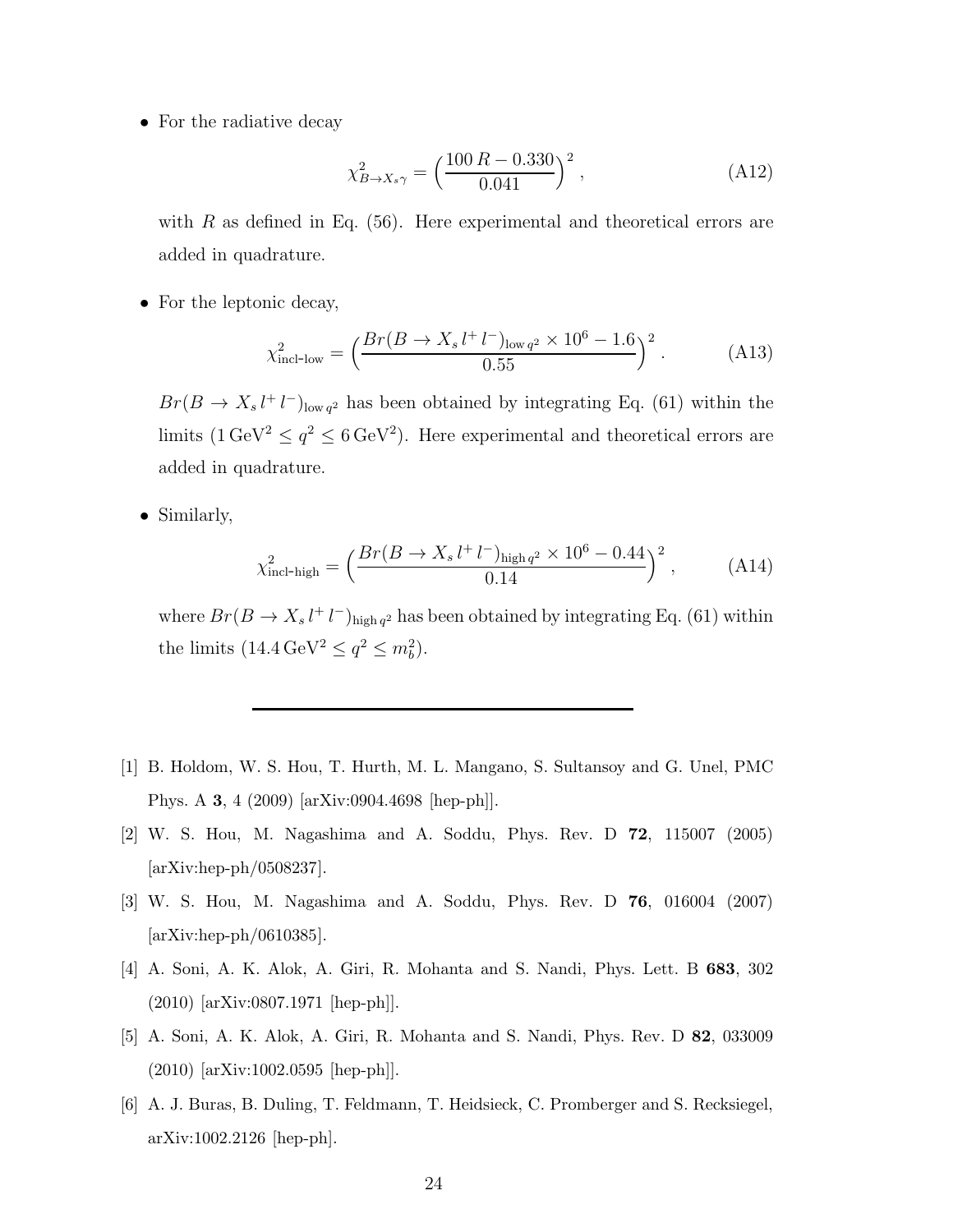- [7] W. S. Hou and C. Y. Ma, Phys. Rev. D 82, 036002 (2010) [arXiv:1004.2186 [hep-ph]].
- [8] C. T. Hill, M. A. Luty and E. A. Paschos, Phys. Rev. D 43, 3011 (1991); B. Holdom, Phys. Rev. Lett. 57, 2496 (1986) [Erratum-ibid. 58, 177 (1987)]; T. Elliott and S. F. King, Phys. Lett. B 283, 371 (1992); G. Burdman and L. Da Rold, JHEP 0712, 086 (2007) [arXiv:0710.0623 [hep-ph]]; W. A. Bardeen, C. T. Hill and M. Lindner, Phys. Rev. D 41, 1647 (1990).
- [9] S. W. Ham, S. K. Oh and D. Son, Phys. Rev. D 71, 015001 (2005) [arXiv:hep-ph/0411012]; R. Fok and G. D. Kribs, Phys. Rev. D 78, 075023 (2008) [arXiv:0803.4207 [hep-ph]]; Y. Kikukawa, M. Kohda and J. Yasuda, Prog. Theor. Phys. 122, 401 (2009) [arXiv:0901.1962 [hep-ph]]. M. S. Carena, A. Megevand, M. Quiros and C. E. M. Wagner, Nucl. Phys. B 716, 319 (2005) [arXiv:hep-ph/0410352]; W. S. Hou, Chin. J. Phys. 47, 134 (2009) [arXiv:0803.1234 [hep-ph]].
- [10] M. Maltoni, V. A. Novikov, L. B. Okun, A. N. Rozanov and M. I. Vysotsky, Phys. Lett. B 476, 107 (2000) [arXiv:hep-ph/9911535]; V. A. Novikov, L. B. Okun, A. N. Rozanov, M. I. Vysotsky and V. P. Yurov, Mod. Phys. Lett. A 10, 1915 (1995) [Erratum-ibid. A 11, 687 (1996)]; N. J. Evans, Phys. Lett. B 340, 81 (1994) [arXiv:hep-ph/9408308]; H. J. He, N. Polonsky and S. f. Su, Phys. Rev. D 64, 053004 (2001) [arXiv:hep-ph/0102144]; V. A. Novikov, L. B. Okun, A. N. Rozanov and M. I. Vysotsky, Phys. Lett. B 529, 111 (2002) [arXiv:hep-ph/0111028].
- [11] G. D. Kribs, T. Plehn, M. Spannowsky and T. M. P. Tait, Phys. Rev. D 76, 075016 (2007) [arXiv:0706.3718 [hep-ph]].
- [12] J. Erler and P. Langacker, Phys. Rev. Lett. 105, 031801 (2010) [arXiv:1003.3211 [hep-ph]].
- [13] M. S. Chanowitz, M. A. Furman and I. Hinchliffe, Nucl. Phys. B 153, 402 (1979).
- [14] W. J. Marciano, G. Valencia and S. Willenbrock, Phys. Rev. D 40, 1725 (1989).
- [15] V. M. Abazov et al. [D0 Collaboration], Phys. Rev. Lett. 103, 092001 (2009) [arXiv:0903.0850 [hep-ex]].
- [16] T. Aaltonen et al. [CDF Collaboration], Phys. Rev. Lett. 103, 092002 (2009) [arXiv:0903.0885 [hep-ex]].
- [17] T. E. W. Group [CDF and D0 Collaboration], arXiv:0908.2171 [hep-ex].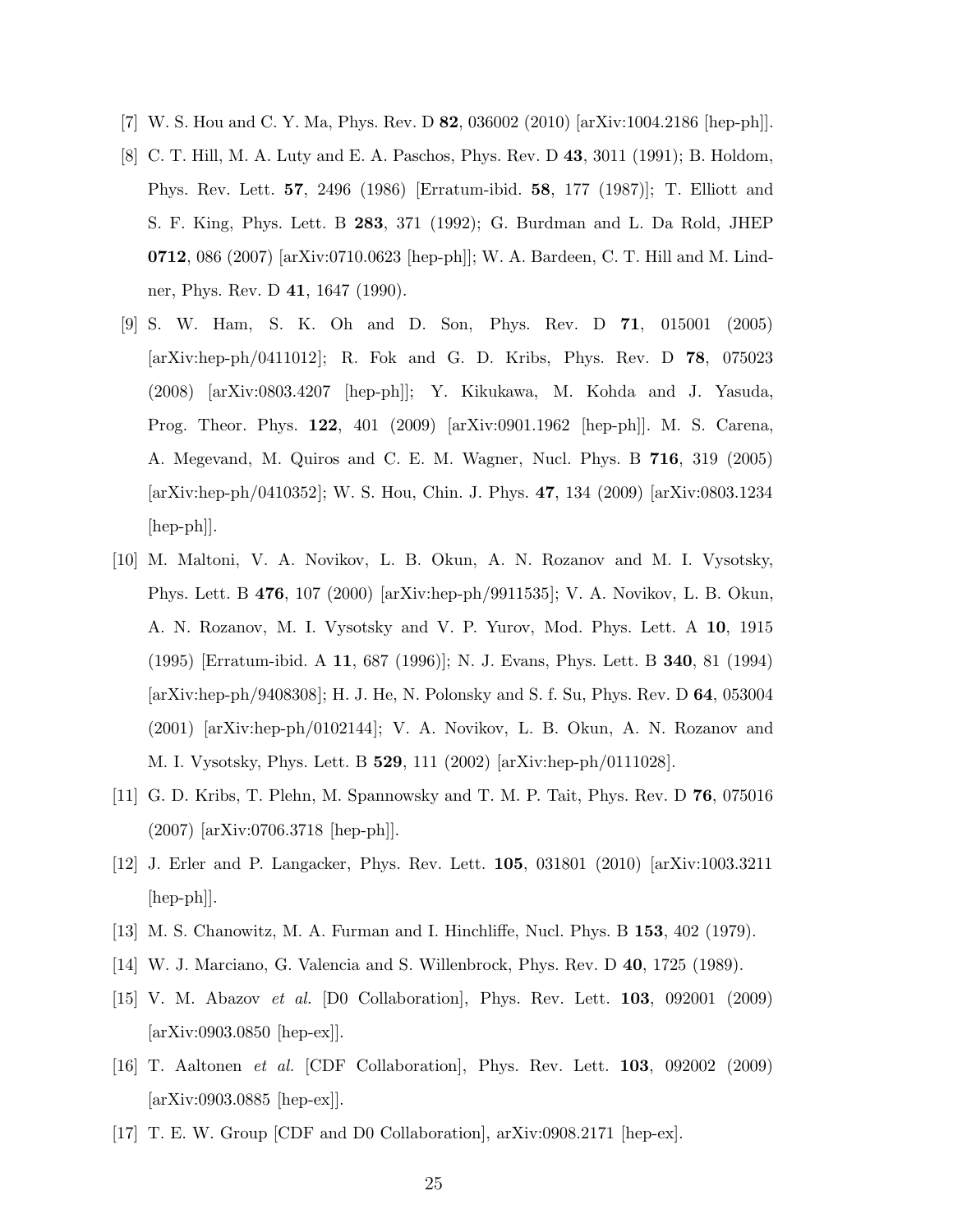- [18] K. Nakamura et al. [Particle Data Group], J. Phys. G 37, 075021 (2010).
- [19] J. Alwall et al., Eur. Phys. J. C 49, 791 (2007) [arXiv:hep-ph/0607115].
- [20] J. A. Herrera, R. H. Benavides and W. A. Ponce, Phys. Rev. D 78, 073008 (2008) [arXiv:0810.3871 [hep-ph]].
- [21] M. Bobrowski, A. Lenz, J. Riedl and J. Rohrwild, Phys. Rev. D 79, 113006 (2009) [arXiv:0902.4883 [hep-ph]].
- [22] M. S. Chanowitz, Phys. Rev. D 79, 113008 (2009) [arXiv:0904.3570 [hep-ph]].
- [23] O. Eberhardt, A. Lenz and J. Rohrwild, arXiv:1005.3505 [hep-ph].
- [24] S. Nandi and A. Soni, arXiv:1011.6091 [hep-ph].
- [25] C. S. Kim and A. S. Dighe, Int. J. Mod. Phys. E 16, 1445 (2007) [arXiv:0710.1681 [hep-ph]].
- [26] A. K. Alok, A. Dighe and S. Ray, Phys. Rev. D 79, 034017 (2009) [arXiv:0811.1186  $\vert \text{hep-ph} \vert$ .
- [27] L. Wolfenstein, Phys. Rev. Lett. 51, 1945 (1983).
- [28] F. James and M. Roos, Comput. Phys. Commun. 10, 343 (1975).
- [29] J. Bernabeu, A. Pich and A. Santamaria, Nucl. Phys. B 363, 326 (1991).
- [30] K. G. Chetyrkin and J. H. Kuhn, Phys. Lett. B 248, 359 (1990).
- [31] B. A. Kniehl and J. H. Kuhn, Phys. Lett. B 224, 229 (1989).
- [32] T. Yanir, JHEP 0206, 044 (2002) [arXiv:hep-ph/0205073].
- [33] The ALEPH, CDF, D0, DELPHI, L3, OPAL, SLD Collaborations, the LEP Electroweak Working Group, the Tevatron Electroweak Working Group, and the SLD Electroweak and heavy flavour groups, arXiv:0811.4682 [hep-ex].
- [34] M. I. Vysotsky, V. A. Novikov, L. B. Okun and A. N. Rozanov, Phys. Usp. 39, 503 (1996) [Usp. Fiz. Nauk 166, 539 (1996)] [arXiv:hep-ph/9606253].
- [35] A. A. Akhundov, D. Y. Bardin and T. Riemann, Nucl. Phys. B 276, 1 (1986).
- [36] W. Beenakker and W. Hollik, Z. Phys. C 40, 141 (1988).
- [37] J. Bernabeu, A. Pich and A. Santamaria, Phys. Lett. B 200, 569 (1988).
- [38] B. W. Lynn and R. G. Stuart, Phys. Lett. B 252, 676 (1990).
- [39] A. J. Buras and D. Guadagnoli, Phys. Rev. D 78, 033005 (2008) [arXiv:0805.3887  $\vert \text{hep-ph} \vert$ .
- [40] A. J. Buras and R. Fleischer, Adv. Ser. Direct. High Energy Phys. 15, 65 (1998)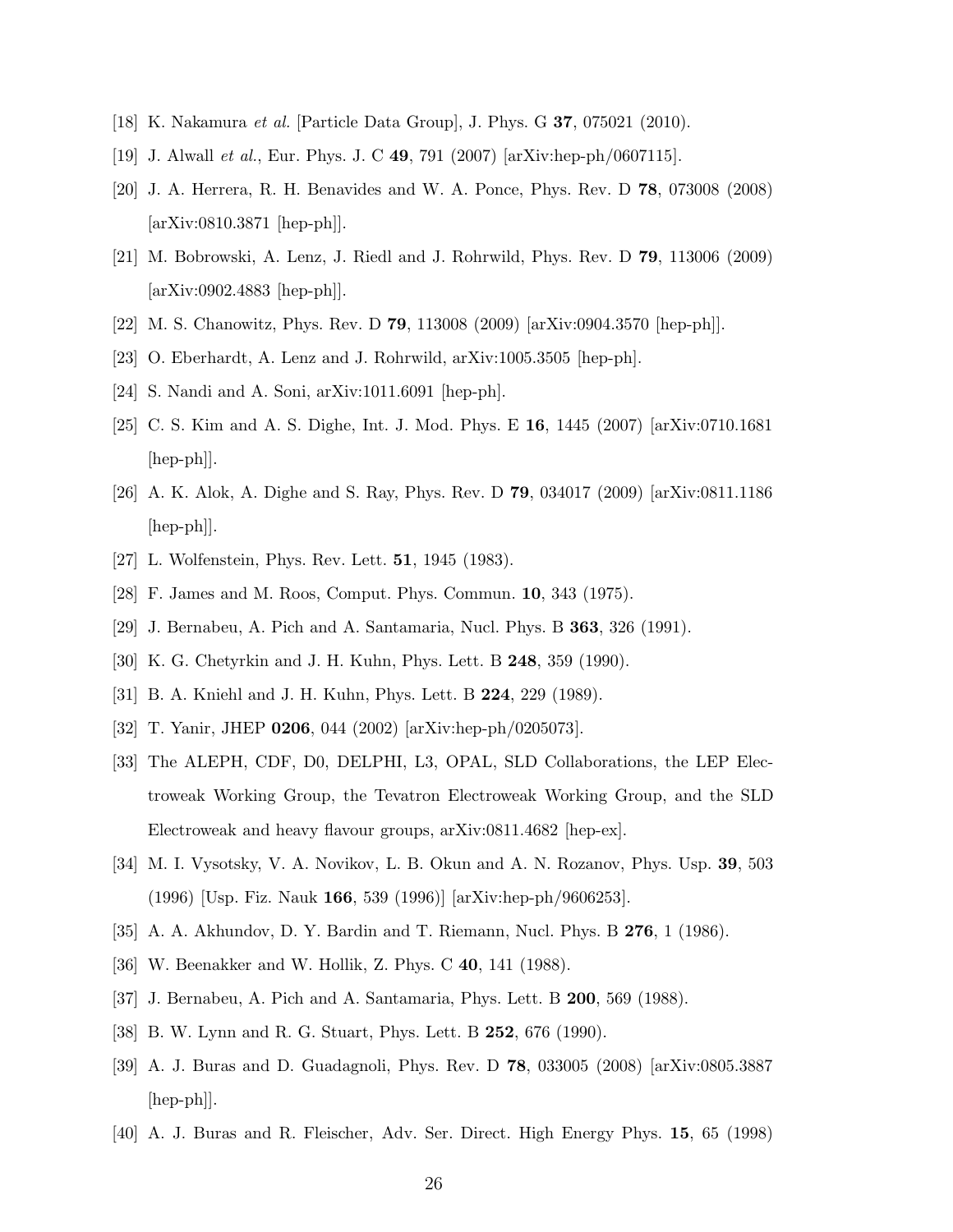[arXiv:hep-ph/9704376].

- [41] J. Laiho, E. Lunghi and R. S. Van de Water, Phys. Rev. D 81, 034503 (2010) [arXiv:0910.2928 [hep-ph]].
- [42] T. Inami and C. S. Lim, Prog. Theor. Phys. 65, 297 (1981) [Erratum-ibid. 65, 1772 (1981)].
- [43] S. Herrlich and U. Nierste, Nucl. Phys. B 419, 292 (1994) [arXiv:hep-ph/9310311].
- [44] S. Herrlich and U. Nierste, Phys. Rev. D 52, 6505 (1995) [arXiv:hep-ph/9507262].
- [45] S. Herrlich and U. Nierste, Nucl. Phys. B 476, 27 (1996) [arXiv:hep-ph/9604330].
- [46] A. J. Buras, M. Jamin and P. H. Weisz, Nucl. Phys. B 347, 491 (1990).
- [47] T. Hattori, T. Hasuike and S. Wakaizumi, Phys. Rev. D 60, 113008 (1999) [arXiv:hep-ph/9908447].
- [48] G. Buchalla, A. J. Buras and M. E. Lautenbacher, Rev. Mod. Phys. 68, 1125 (1996) [arXiv:hep-ph/9512380].
- [49] D. Rein and L. M. Sehgal, Phys. Rev. D 39, 3325 (1989).
- [50] J. S. Hagelin and L. S. Littenberg, Prog. Part. Nucl. Phys. 23, 1 (1989).
- [51] G. Buchalla and A. J. Buras, Nucl. Phys. B 412, 106 (1994) [arXiv:hep-ph/9308272].
- [52] F. Mescia and C. Smith, Phys. Rev. D 76, 034017 (2007) [arXiv:0705.2025 [hep-ph]].
- [53] S. Malde [CDF Collaboration and D0 Collaboration], arXiv:0909.5644 [hep-ex].
- [54] C. W. Chiang, A. Datta, M. Duraisamy, D. London, M. Nagashima and A. Szynkman, JHEP 1004, 031 (2010) [arXiv:0910.2929 [hep-ph]].
- [55] E. Barberio et al. [Heavy Flavor Averaging Group], arXiv:0808.1297 [hep-ex].
- [56] M. Misiak and M. Steinhauser, Nucl. Phys. B 764, 62 (2007) [arXiv:hep-ph/0609241]; M. Misiak et al., Phys. Rev. Lett. 98, 022002 (2007) [arXiv:hep-ph/0609232].
- [57] A. J. Buras and M. Munz, Phys. Rev. D 52, 186 (1995) [arXiv:hep-ph/9501281].
- [58] Y. Nir, Phys. Lett. B **221**, 184 (1989).
- [59] B. Aubert et al. [BABAR Collaboration], Phys. Rev. Lett. 93, 011803 (2004) [arXiv:hep-ex/0404017].
- [60] B. Aubert et al. [BABAR Collaboration], Phys. Rev. Lett. 93, 081802 (2004) [arXiv:hep-ex/0404006].
- [61] M. Iwasaki et al. [Belle Collaboration], Phys. Rev. D 72, 092005 (2005) [arXiv:hep-ex/0503044].